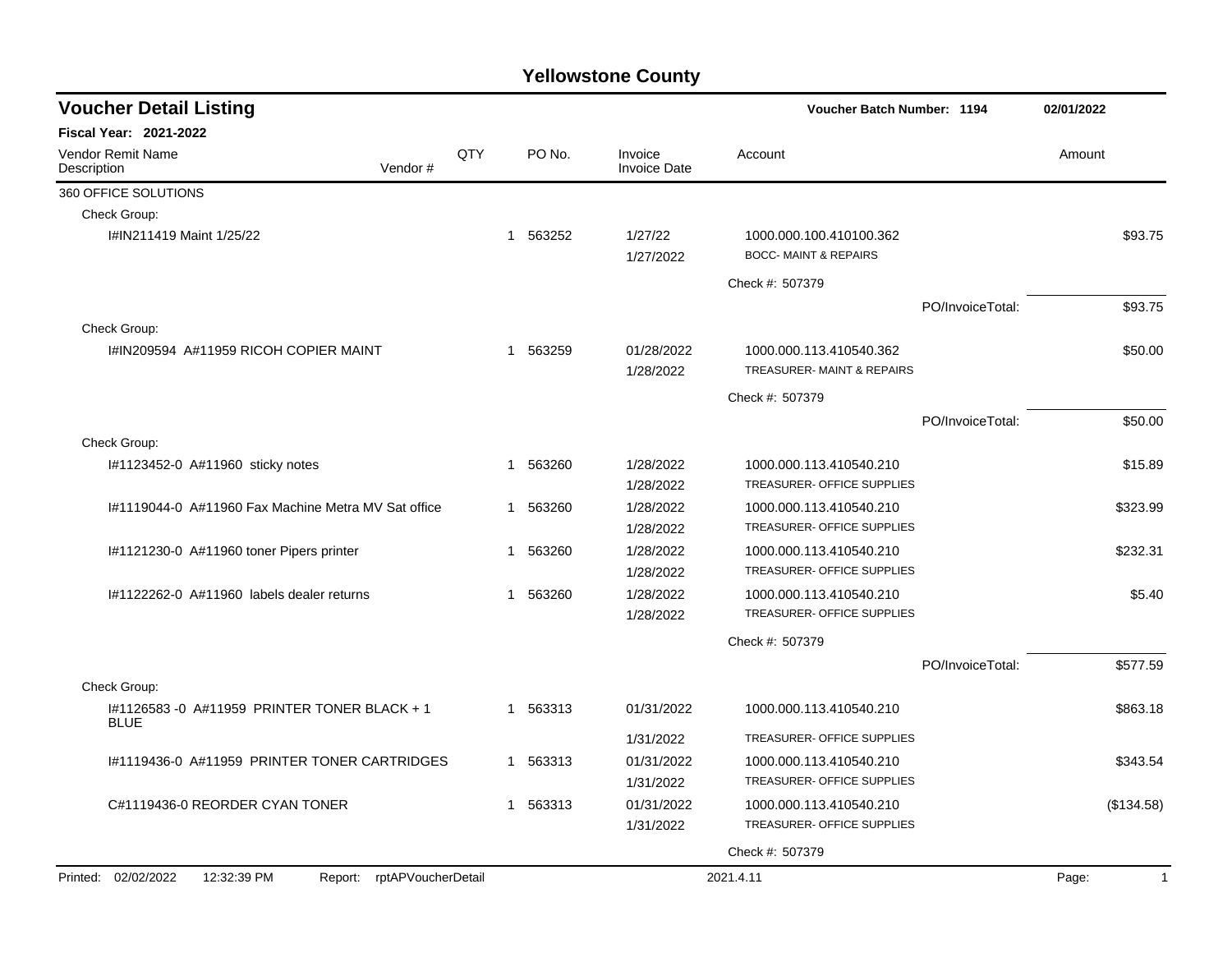| <b>Voucher Detail Listing</b>                                       |     |           |                                | Voucher Batch Number: 1194                                 |                  | 02/01/2022 |
|---------------------------------------------------------------------|-----|-----------|--------------------------------|------------------------------------------------------------|------------------|------------|
| Fiscal Year: 2021-2022                                              |     |           |                                |                                                            |                  |            |
| Vendor Remit Name<br>Description<br>Vendor#                         | QTY | PO No.    | Invoice<br><b>Invoice Date</b> | Account                                                    |                  | Amount     |
|                                                                     |     |           |                                |                                                            | PO/InvoiceTotal: | \$1,072.14 |
| Check Group:                                                        |     |           |                                |                                                            |                  |            |
| I#IN211600 C#5659-01 overage fee 12/25/21-1/24/22                   | 1   | 563314    | 1/31/2022<br>1/31/2022         | 2300.000.130.420110.363<br>ADMIN- MACHINE MAINT            |                  | \$135.57   |
| I#IN211599 C#16823-01 overage fee 12/25/21-1/24/22                  | 1   | 563314    | 1/31/2022<br>1/31/2022         | 2300.000.130.420110.363<br><b>ADMIN- MACHINE MAINT</b>     |                  | \$30.68    |
|                                                                     |     |           |                                | Check #: 507379                                            |                  |            |
|                                                                     |     |           |                                |                                                            | PO/InvoiceTotal: | \$166.25   |
|                                                                     |     |           |                                |                                                            | Vendor Total:    | \$1,959.73 |
| <b>ALLEGRA</b>                                                      |     |           |                                |                                                            |                  |            |
| Check Group:                                                        |     |           |                                |                                                            |                  |            |
| #141110 POSTERS, REG PADS, SIGN 7/28/21                             | 1   | 563277    | 01/28/2022<br>1/28/2022        | 7111.000.000.021250.000<br>METRA MASTER PLAN DUE TO OTHERS |                  | \$318.06   |
| I#141198 BROCHURES 8/5/21                                           | 1   | 563277    | 01/28/2022<br>1/28/2022        | 7111.000.000.021250.000<br>METRA MASTER PLAN DUE TO OTHERS |                  | \$621.25   |
| 1#141225 TRAILER VINYL 8/9/21                                       | 1   | 563277    | 01/28/2022<br>1/28/2022        | 7111.000.000.021250.000<br>METRA MASTER PLAN DUE TO OTHERS |                  | \$3,557.55 |
| 1#141303 FLAGS, FLAG POLE & BRACKET 8/16/21                         |     | 1 563277  | 01/28/2022<br>1/28/2022        | 7111.000.000.021250.000<br>METRA MASTER PLAN DUE TO OTHERS |                  | \$1,478.46 |
|                                                                     |     |           |                                | Check #: 507380                                            |                  |            |
|                                                                     |     |           |                                |                                                            | PO/InvoiceTotal: | \$5,975.32 |
|                                                                     |     |           |                                |                                                            | Vendor Total:    | \$5,975.32 |
| ALTERATIONS AND MORE                                                |     |           |                                |                                                            |                  |            |
| Check Group:                                                        |     |           |                                |                                                            |                  |            |
| I#11/2026; #6834 patches Clabaugh                                   |     | 28 563318 | 01/31/2022<br>1/31/2022        | 2300.000.130.420110.226<br>ADMIN- CLOTHING & UNIFORMS      |                  | \$224.00   |
| I#11/2026; #6969 patches Thompson                                   |     | 6 563318  | 01/31/2022<br>1/31/2022        | 2300.000.130.420110.226<br>ADMIN- CLOTHING & UNIFORMS      |                  | \$48.00    |
| I#11/2026; #6971 patches Firebaugh                                  |     | 2 563318  | 01/31/2022<br>1/31/2022        | 2300.000.130.420110.226<br>ADMIN- CLOTHING & UNIFORMS      |                  | \$16.00    |
| Printed: 02/02/2022<br>12:32:39 PM<br>rptAPVoucherDetail<br>Report: |     |           |                                | 2021.4.11                                                  |                  | 2<br>Page: |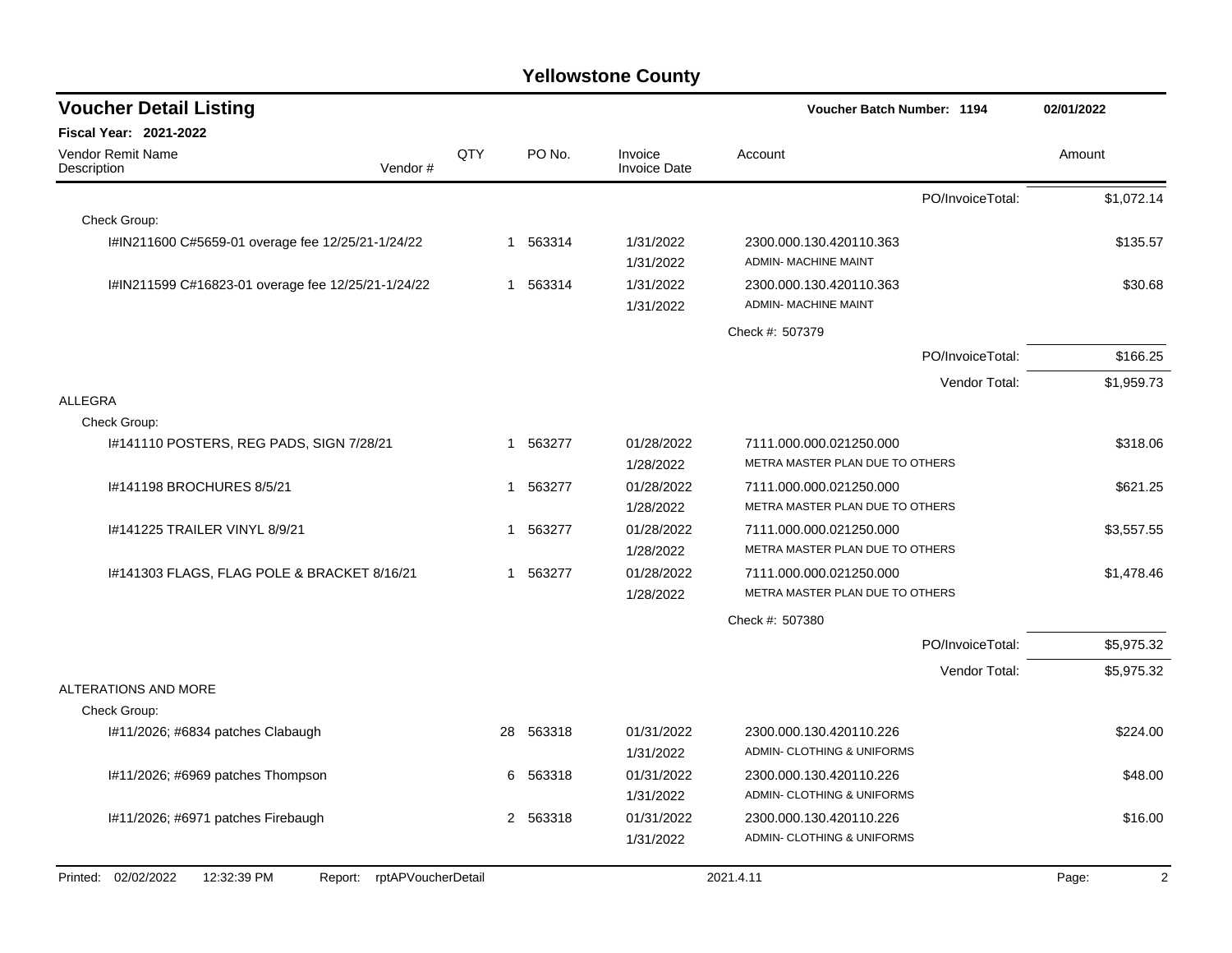| <b>Voucher Detail Listing</b>                 |                    |     |                       |                                | Voucher Batch Number: 1194                                     |                  | 02/01/2022 |          |
|-----------------------------------------------|--------------------|-----|-----------------------|--------------------------------|----------------------------------------------------------------|------------------|------------|----------|
| Fiscal Year: 2021-2022                        |                    |     |                       |                                |                                                                |                  |            |          |
| Vendor Remit Name<br>Description              | Vendor#            | QTY | PO No.                | Invoice<br><b>Invoice Date</b> | Account                                                        |                  | Amount     |          |
|                                               |                    |     |                       |                                | Check #: 507381                                                |                  |            |          |
|                                               |                    |     |                       |                                |                                                                | PO/InvoiceTotal: |            | \$288.00 |
|                                               |                    |     |                       |                                |                                                                | Vendor Total:    |            | \$288.00 |
| ANGEL LIND'S DAIRY INC                        |                    |     |                       |                                |                                                                |                  |            |          |
| Check Group:<br>I# 8013459 A# YOUTHS / Dairy  |                    |     | 1 563310              | 01/31/2022<br>1/31/2022        | 2399.000.235.420250.223<br>YSC-FOOD                            |                  |            | \$164.52 |
|                                               |                    |     |                       |                                | Check #: 507382                                                |                  |            |          |
|                                               |                    |     |                       |                                |                                                                | PO/InvoiceTotal: |            | \$164.52 |
|                                               |                    |     |                       |                                |                                                                | Vendor Total:    |            | \$164.52 |
| ARCHIE COCHRANE MOTORS                        | 001410             |     |                       |                                |                                                                |                  |            |          |
| Check Group:                                  |                    |     |                       |                                |                                                                |                  |            |          |
| I#799375/1; Car #17 new tires                 |                    |     | 1 563300              | 01/31/2022<br>1/31/2022        | 2300.000.126.420800.361<br>CORONER-VEHICLE REPAIR              |                  |            | \$796.00 |
|                                               |                    |     |                       |                                | Check #: 507383                                                |                  |            |          |
|                                               |                    |     |                       |                                |                                                                | PO/InvoiceTotal: |            | \$796.00 |
|                                               |                    |     |                       |                                |                                                                | Vendor Total:    |            | \$796.00 |
| BEEGHLY, CLAYTON J                            |                    |     |                       |                                |                                                                |                  |            |          |
| Check Group:                                  |                    |     |                       |                                |                                                                |                  |            |          |
| 21 RE BUFD REF C08573 DOR JV 240              |                    |     | 563281<br>$\mathbf 1$ | 01/28/2022<br>1/28/2022        | 7920.000.000.021100.000<br>REFUND REVOLVING DUE TO OTHER FUNDS |                  |            | \$212.50 |
|                                               |                    |     |                       |                                | Check #: 507384                                                |                  |            |          |
|                                               |                    |     |                       |                                |                                                                | PO/InvoiceTotal: |            | \$212.50 |
|                                               |                    |     |                       |                                |                                                                | Vendor Total:    |            | \$212.50 |
| BIG SKY CISD.                                 | 045775             |     |                       |                                |                                                                |                  |            |          |
| Check Group:                                  |                    |     |                       |                                |                                                                |                  |            |          |
| I#22-0001023; 2022 ANNUAL MEMBERSHIP          |                    |     | 563256<br>-1          | 01/28/2022<br>1/28/2022        | 1000.000.124.420600.333<br><b>DES-SUBSCRIPTIONS</b>            |                  |            | \$300.00 |
|                                               |                    |     |                       |                                | Check #: 507385                                                |                  |            |          |
|                                               |                    |     |                       |                                |                                                                |                  |            |          |
| Printed: 02/02/2022<br>12:32:39 PM<br>Report: | rptAPVoucherDetail |     |                       |                                | 2021.4.11                                                      |                  | Page:      | 3        |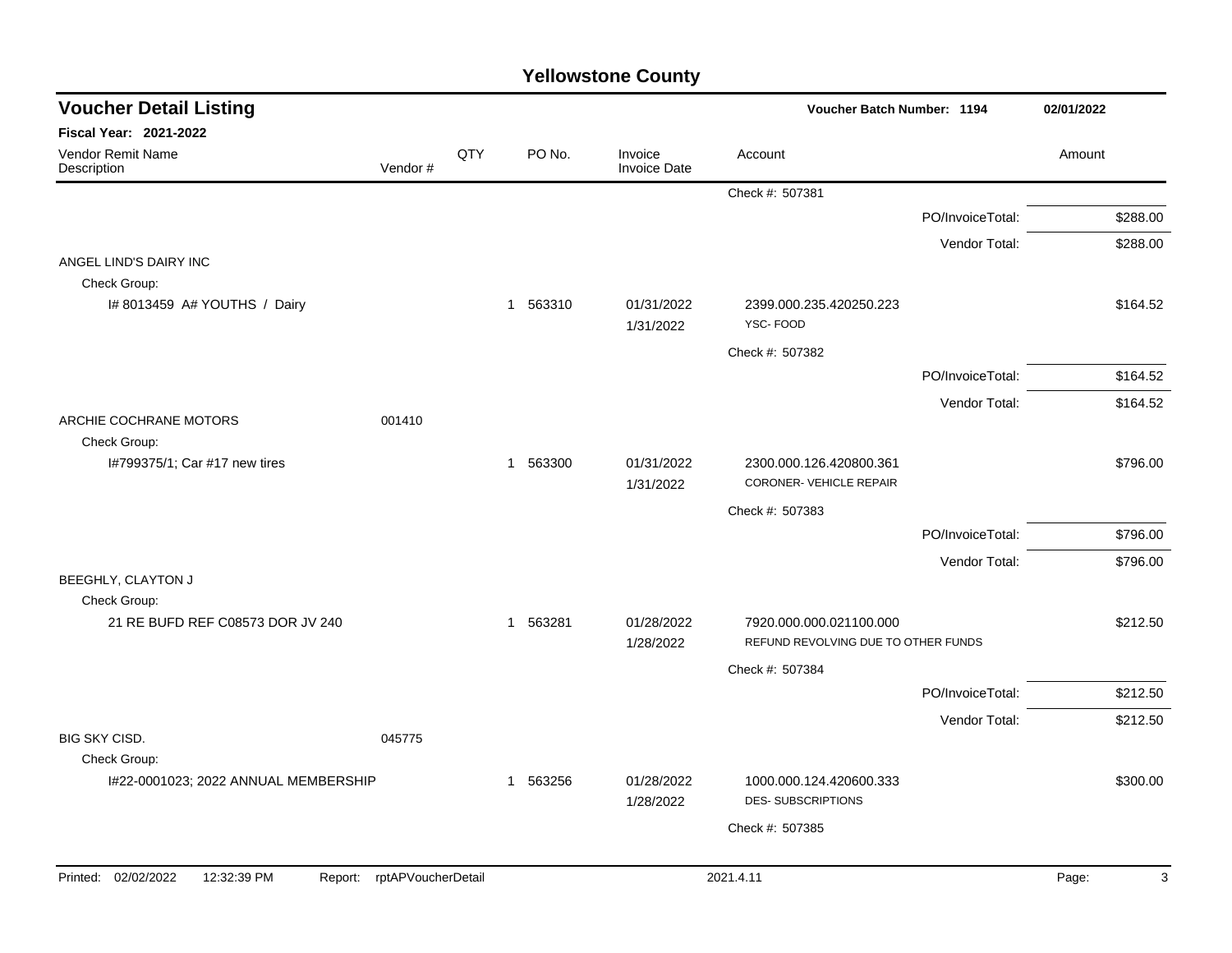| <b>Voucher Detail Listing</b>                                       |     |                        |                                | Voucher Batch Number: 1194                                      | 02/01/2022              |
|---------------------------------------------------------------------|-----|------------------------|--------------------------------|-----------------------------------------------------------------|-------------------------|
| <b>Fiscal Year: 2021-2022</b>                                       |     |                        |                                |                                                                 |                         |
| Vendor Remit Name<br>Vendor#<br>Description                         | QTY | PO No.                 | Invoice<br><b>Invoice Date</b> | Account                                                         | Amount                  |
|                                                                     |     |                        |                                | PO/InvoiceTotal:                                                | \$300.00                |
| Check Group:                                                        |     |                        |                                |                                                                 |                         |
| I#22-0001024; 2022 agency membership                                |     | 563303<br>1            | 01/31/2022<br>1/31/2022        | 2300.000.130.420110.351<br>ADMIN- MEDICAL & PYSCH SERVICES      | \$300.00                |
|                                                                     |     |                        |                                | Check #: 507385                                                 |                         |
|                                                                     |     |                        |                                | PO/InvoiceTotal:                                                | \$300.00                |
|                                                                     |     |                        |                                | Vendor Total:                                                   | \$600.00                |
| <b>BIG SKY LINEN SUPPLY</b><br>001710                               |     |                        |                                |                                                                 |                         |
| Check Group:                                                        |     |                        |                                |                                                                 |                         |
| I#0522226/ A#6295 Floor Mats 1/27/22                                |     | 1 563272               | 01/28/2022<br>1/28/2022        | 2140.000.403.431100.366<br>WEED- REPAIR & MAINT BUILDINGS       | \$35.12                 |
|                                                                     |     |                        |                                | Check #: 507386                                                 |                         |
|                                                                     |     |                        |                                | PO/InvoiceTotal:                                                | \$35.12                 |
|                                                                     |     |                        |                                | Vendor Total:                                                   | \$35.12                 |
| BILLINGS CLINIC OCCUPATIONAL HEALTH                                 |     |                        |                                |                                                                 |                         |
| Check Group:                                                        |     |                        |                                |                                                                 |                         |
| I#2022-0241 Pre Employment Testing 12/20&21/21                      |     | 563231<br>1            | 01/28/2022<br>1/28/2022        | 5810.000.552.460442.220<br>METRA FACILITIES- OPERATING SUPPLIES | \$290.00                |
|                                                                     |     |                        |                                | Check #: 507387                                                 |                         |
|                                                                     |     |                        |                                | PO/InvoiceTotal:                                                | \$290.00                |
| Check Group:                                                        |     |                        |                                |                                                                 |                         |
| I#2022-0241; Pre placement (Benton)                                 |     | 563312<br>$\mathbf{1}$ | 01/31/2022                     | 2300.000.130.420110.351                                         | \$70.00                 |
|                                                                     |     |                        | 1/31/2022                      | ADMIN- MEDICAL & PYSCH SERVICES                                 |                         |
| I#2022-0241; Strength & flex (Benton)                               |     | 563312<br>1            | 01/31/2022<br>1/31/2022        | 2300.000.130.420110.351<br>ADMIN- MEDICAL & PYSCH SERVICES      | \$75.00                 |
|                                                                     |     |                        |                                | Check #: 507387                                                 |                         |
|                                                                     |     |                        |                                | PO/InvoiceTotal:                                                | \$145.00                |
|                                                                     |     |                        |                                | Vendor Total:                                                   | \$435.00                |
| BOB BARKER COMPANY, INC<br>001977                                   |     |                        |                                |                                                                 |                         |
| Printed: 02/02/2022<br>12:32:39 PM<br>rptAPVoucherDetail<br>Report: |     |                        |                                | 2021.4.11                                                       | Page:<br>$\overline{4}$ |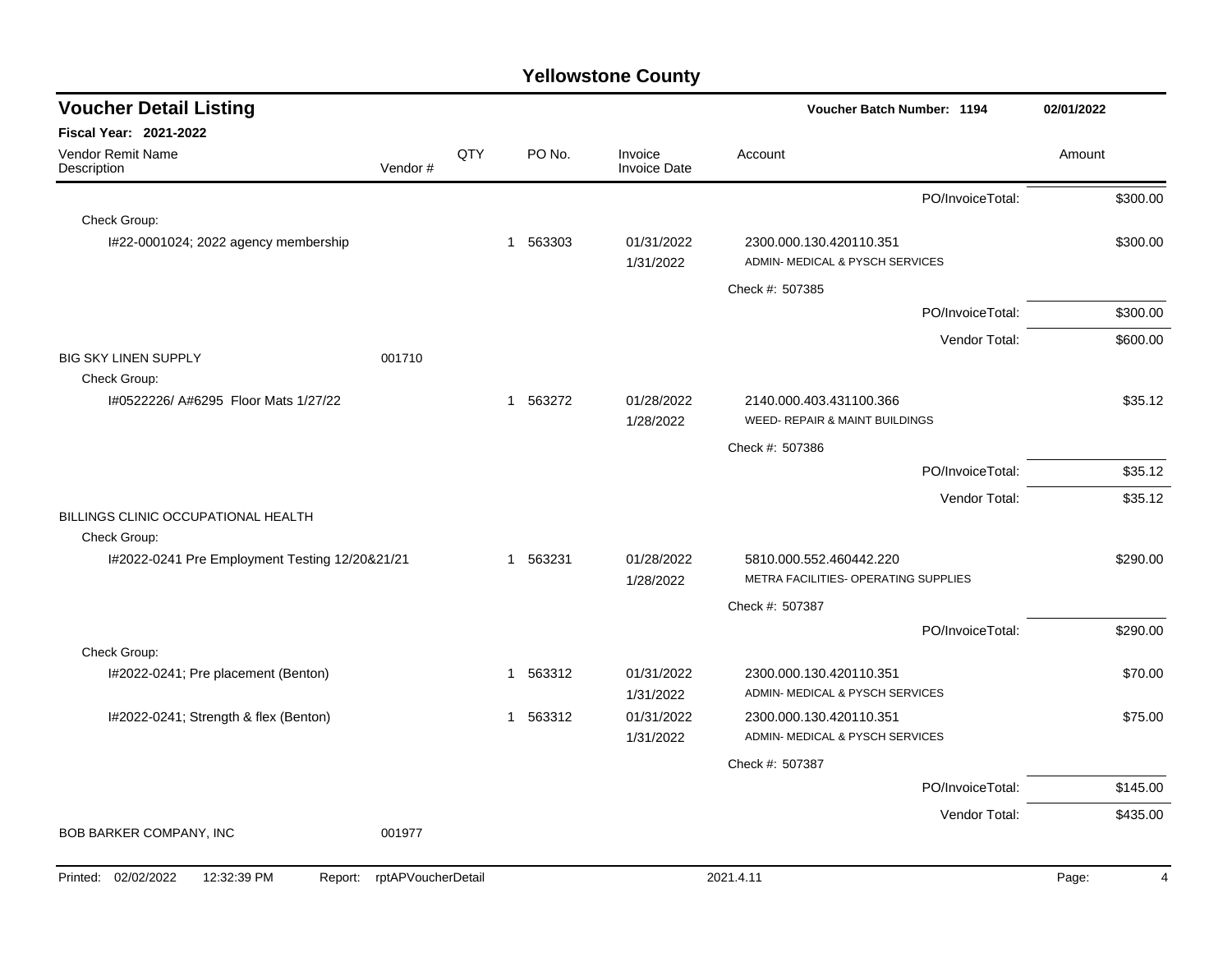| <b>Voucher Detail Listing</b>           |         |     |            |                                | Voucher Batch Number: 1194                | 02/01/2022 |
|-----------------------------------------|---------|-----|------------|--------------------------------|-------------------------------------------|------------|
| Fiscal Year: 2021-2022                  |         |     |            |                                |                                           |            |
| <b>Vendor Remit Name</b><br>Description | Vendor# | QTY | PO No.     | Invoice<br><b>Invoice Date</b> | Account                                   | Amount     |
| Check Group:                            |         |     |            |                                |                                           |            |
| 1#1717896 WHT PANTY SZ 11               |         |     | 10 563304  | 01/31/2022                     | 2300.000.136.420200.226                   | \$85.00    |
|                                         |         |     |            | 1/31/2022                      | DETENTION- CLOTHING & UNIFORMS            |            |
| 1#1717896 SHIRT WHT SZ 8XL              |         | 6   | 563304     | 01/31/2022                     | 2300.000.136.420200.226                   | \$46.44    |
|                                         |         |     |            | 1/31/2022                      | DETENTION- CLOTHING & UNIFORMS            |            |
| 1#1719374 ODOR HOUND                    |         | 1   | 563304     | 01/31/2022                     | 2300.000.136.420200.220                   | \$79.50    |
|                                         |         |     |            | 1/31/2022                      | DETENTION- OPERATING SUPPLIES             |            |
|                                         |         |     |            |                                | Check #: 507388                           |            |
|                                         |         |     |            |                                | PO/InvoiceTotal:                          | \$210.94   |
| Check Group:                            |         |     |            |                                |                                           |            |
| I#1720061 TROUSERS WHT SZ L             |         |     | 240 563305 | 1/31/2022                      | 2300.000.136.420200.226                   | \$1,814.40 |
|                                         |         |     |            | 1/31/2022                      | <b>DETENTION- CLOTHING &amp; UNIFORMS</b> |            |
| #1720061 TROUSERS WHT SZ XL             |         | 180 | 563305     | 1/31/2022                      | 2300.000.136.420200.226                   | \$1,360.80 |
|                                         |         |     |            | 1/31/2022                      | DETENTION- CLOTHING & UNIFORMS            |            |
| #1720061 TROUSERS WHT SZ 6XL            |         | 48  | 563305     | 1/31/2022                      | 2300.000.136.420200.226                   | \$393.12   |
|                                         |         |     |            | 1/31/2022                      | DETENTION- CLOTHING & UNIFORMS            |            |
| #1720061 TROUSERS NAVY SZ L             |         | 120 | 563305     | 1/31/2022                      | 2300.000.136.420200.226                   | \$876.00   |
|                                         |         |     |            | 1/31/2022                      | DETENTION- CLOTHING & UNIFORMS            |            |
| I#1720061 TROUSERS NAVY SZ XL           |         | 180 | 563305     | 1/31/2022                      | 2300.000.136.420200.226                   | \$1,314.00 |
|                                         |         |     |            | 1/31/2022                      | DETENTION- CLOTHING & UNIFORMS            |            |
| 1#1720061 TROUSERS NAVY SZ 10 XL        |         |     | 12 563305  | 1/31/2022                      | 2300.000.136.420200.226                   | \$125.04   |
|                                         |         |     |            | 1/31/2022                      | DETENTION- CLOTHING & UNIFORMS            |            |
| <b>I#1720061 TOWELS</b>                 |         | 200 | 563305     | 1/31/2022                      | 2300.000.136.420200.226                   | \$5,298.00 |
|                                         |         |     |            | 1/31/2022                      | DETENTION- CLOTHING & UNIFORMS            |            |
| #1720061 SHEETS                         |         | 40  | 563305     | 1/31/2022                      | 2300.000.136.420200.226                   | \$1,148.40 |
|                                         |         |     |            | 1/31/2022                      | DETENTION- CLOTHING & UNIFORMS            |            |
| I#1720061 MATTRESS COVER                |         | 50  | 563305     | 1/31/2022                      | 2300.000.136.420200.226                   | \$3,541.00 |
|                                         |         |     |            | 1/31/2022                      | DETENTION- CLOTHING & UNIFORMS            |            |
| #1720061 PANTY SZ 6                     |         | 15  | 563305     | 1/31/2022                      | 2300.000.136.420200.226                   | \$127.50   |
|                                         |         |     |            | 1/31/2022                      | DETENTION- CLOTHING & UNIFORMS            |            |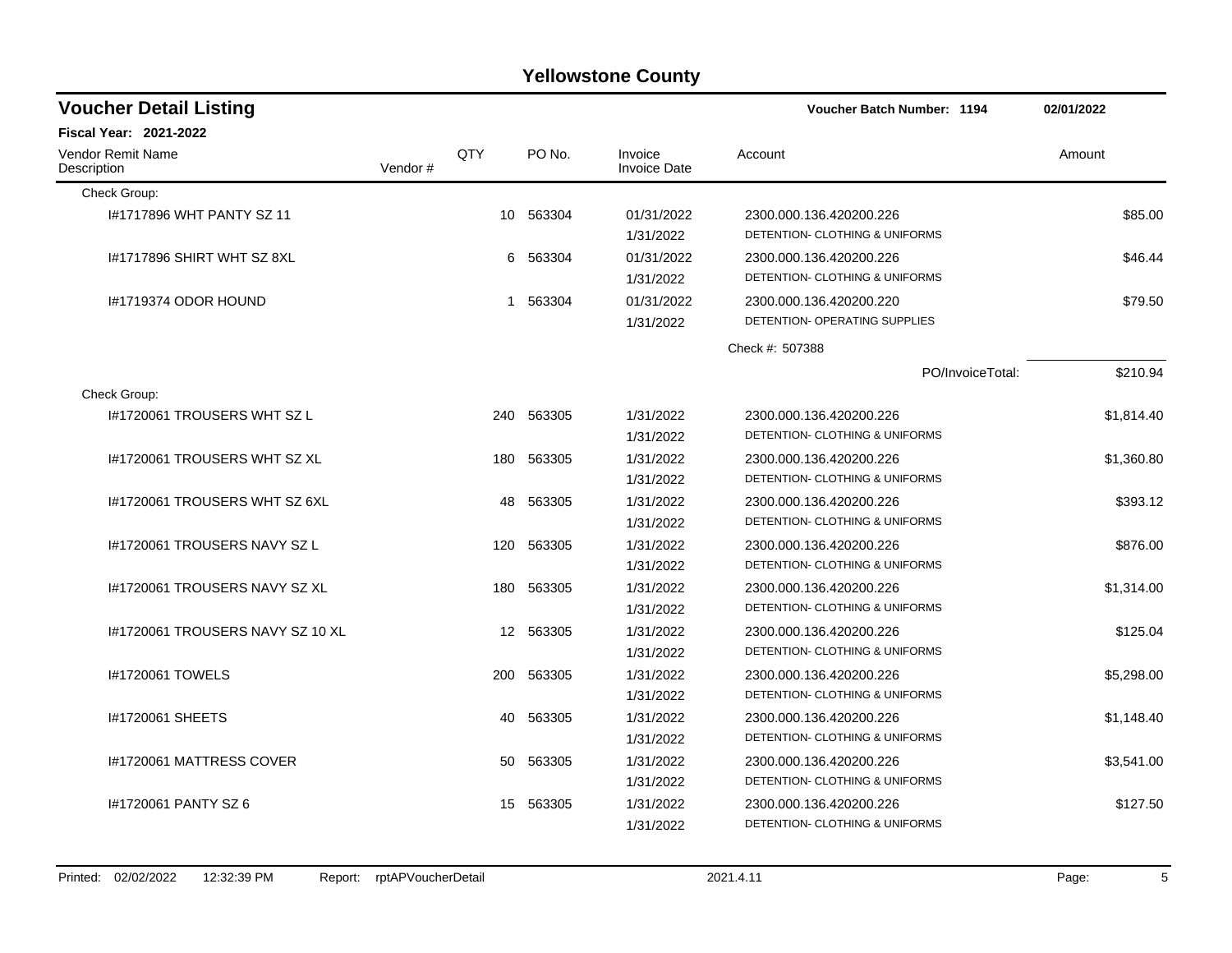|                                                                    |     |           | <b>Yellowstone County</b>      |                                                                |                  |             |
|--------------------------------------------------------------------|-----|-----------|--------------------------------|----------------------------------------------------------------|------------------|-------------|
| <b>Voucher Detail Listing</b>                                      |     |           |                                | Voucher Batch Number: 1194                                     |                  | 02/01/2022  |
| Fiscal Year: 2021-2022                                             |     |           |                                |                                                                |                  |             |
| Vendor Remit Name<br>Vendor#<br>Description                        | QTY | PO No.    | Invoice<br><b>Invoice Date</b> | Account                                                        |                  | Amount      |
| I#1720061 PANTY SZ 7                                               |     | 15 563305 | 1/31/2022                      | 2300.000.136.420200.226                                        |                  | \$127.50    |
|                                                                    |     |           | 1/31/2022                      | DETENTION- CLOTHING & UNIFORMS                                 |                  |             |
| 1#1720061 SPORTS BRA SZ 32                                         |     | 30 563305 | 1/31/2022                      | 2300.000.136.420200.226                                        |                  | \$567.00    |
|                                                                    |     |           | 1/31/2022                      | DETENTION- CLOTHING & UNIFORMS                                 |                  |             |
| 1#1720061 SPORTS BRA SZ 44                                         | 10  | 563305    | 1/31/2022                      | 2300.000.136.420200.226                                        |                  | \$189.00    |
|                                                                    |     |           | 1/31/2022                      | DETENTION- CLOTHING & UNIFORMS                                 |                  |             |
| 1#1720061 SPORTS BRA SZ 46                                         | 20  | 563305    | 1/31/2022                      | 2300.000.136.420200.226                                        |                  | \$378.00    |
|                                                                    |     |           | 1/31/2022                      | DETENTION- CLOTHING & UNIFORMS                                 |                  |             |
| I#1720061 SPORTS BRA SZ 48                                         | 20  | 563305    | 1/31/2022                      | 2300.000.136.420200.226                                        |                  | \$378.00    |
|                                                                    |     |           | 1/31/2022                      | DETENTION- CLOTHING & UNIFORMS                                 |                  |             |
| I#1720061 BLANKET                                                  | 180 | 563305    | 1/31/2022                      | 2300.000.136.420200.226                                        |                  | \$1,076.40  |
|                                                                    |     |           | 1/31/2022                      | DETENTION- CLOTHING & UNIFORMS                                 |                  |             |
| I#1720061 PANTY SZ 9                                               |     | 10 563305 | 1/31/2022                      | 2300.000.136.420200.226                                        |                  | \$85.00     |
|                                                                    |     |           | 1/31/2022                      | DETENTION- CLOTHING & UNIFORMS                                 |                  |             |
|                                                                    |     |           |                                | Check #: 507388                                                |                  |             |
|                                                                    |     |           |                                |                                                                | PO/InvoiceTotal: | \$18,799.16 |
|                                                                    |     |           |                                |                                                                | Vendor Total:    | \$19,010.10 |
| <b>BOYLE, THOMAS A</b>                                             |     |           |                                |                                                                |                  |             |
| Check Group:                                                       |     |           |                                |                                                                |                  |             |
| 21 RE BUFD REF D00734 DOR JV 247                                   |     | 1 563292  | 01/28/2022<br>1/28/2022        | 7920.000.000.021100.000<br>REFUND REVOLVING DUE TO OTHER FUNDS |                  | \$287.50    |
|                                                                    |     |           |                                | Check #: 507389                                                |                  |             |
|                                                                    |     |           |                                |                                                                | PO/InvoiceTotal: | \$287.50    |
|                                                                    |     |           |                                |                                                                | Vendor Total:    | \$287.50    |
| BUECHLER, JOANNE                                                   |     |           |                                |                                                                |                  |             |
| Check Group:                                                       |     |           |                                |                                                                |                  |             |
| REIMBURSEMENT OVERPAYMENT, BURN PERMIT<br>#0313001092, A101 #98569 |     | 1 563268  | 01/28/2022                     | 1000.000.000.323051.000                                        |                  | \$5.00      |
|                                                                    |     |           | 1/28/2022                      | <b>GENERAL BURN PERMITS</b>                                    |                  |             |
|                                                                    |     |           |                                | Check #: 507390                                                |                  |             |
|                                                                    |     |           |                                |                                                                |                  |             |
|                                                                    |     |           |                                |                                                                |                  |             |
| Printed: 02/02/2022<br>12:32:39 PM<br>Report: rptAPVoucherDetail   |     |           |                                | 2021.4.11                                                      |                  | Page:<br>6  |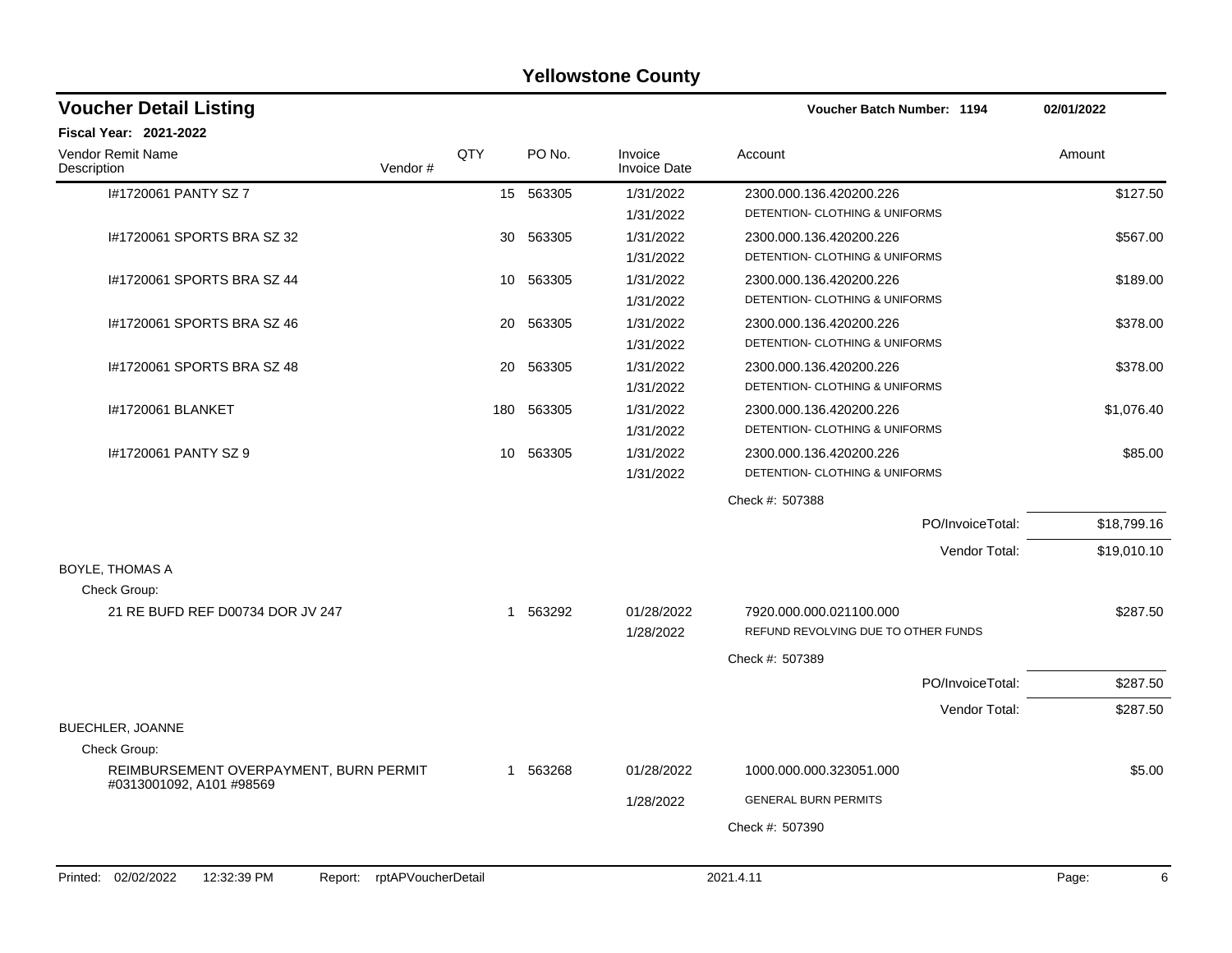| <b>Voucher Detail Listing</b>                                    |     |          |                                | <b>Voucher Batch Number: 1194</b>                              |                  | 02/01/2022              |
|------------------------------------------------------------------|-----|----------|--------------------------------|----------------------------------------------------------------|------------------|-------------------------|
| <b>Fiscal Year: 2021-2022</b>                                    |     |          |                                |                                                                |                  |                         |
| <b>Vendor Remit Name</b><br>Vendor#<br>Description               | QTY | PO No.   | Invoice<br><b>Invoice Date</b> | Account                                                        |                  | Amount                  |
|                                                                  |     |          |                                |                                                                | PO/InvoiceTotal: | \$5.00                  |
|                                                                  |     |          |                                |                                                                | Vendor Total:    | \$5.00                  |
| CENTURYLINK                                                      |     |          |                                |                                                                |                  |                         |
| Check Group:                                                     |     |          |                                |                                                                |                  |                         |
| A#406-628-9337-450B JAN 1, 2022                                  |     | 1 563262 | 01/28/2022<br>1/28/2022        | 1000.000.113.410540.345<br>TREASURER- TELEPHONE & TECHNOLOGY   |                  | \$53.62                 |
|                                                                  |     |          |                                |                                                                |                  |                         |
|                                                                  |     |          |                                | Check #: 507391                                                |                  |                         |
|                                                                  |     |          |                                |                                                                | PO/InvoiceTotal: | \$53.62                 |
| <b>CITY OF BILLINGS</b><br>001775                                |     |          |                                |                                                                | Vendor Total:    | \$53.62                 |
| Check Group:                                                     |     |          |                                |                                                                |                  |                         |
| FEB 2022 Stillwater Rent                                         |     | 1 563273 | 01/28/2022                     | 1000.000.199.411800.530                                        |                  | \$31,542.93             |
|                                                                  |     |          | 1/28/2022                      | MISC-RENT/LEASE                                                |                  |                         |
|                                                                  |     |          |                                | Check #: 507392                                                |                  |                         |
|                                                                  |     |          |                                |                                                                | PO/InvoiceTotal: | \$31,542.93             |
|                                                                  |     |          |                                |                                                                | Vendor Total:    | \$31,542.93             |
| DAELLENBACH, BONNIE & TIMOTHY                                    |     |          |                                |                                                                |                  |                         |
| Check Group:                                                     |     |          |                                |                                                                |                  |                         |
| 21 RE BUFD REF C07651 DOR JV 239                                 |     | 1 563283 | 01/28/2022                     | 7920.000.000.021100.000<br>REFUND REVOLVING DUE TO OTHER FUNDS |                  | \$12.50                 |
|                                                                  |     |          | 1/28/2022                      |                                                                |                  |                         |
|                                                                  |     |          |                                | Check #: 507393                                                |                  |                         |
|                                                                  |     |          |                                |                                                                | PO/InvoiceTotal: | \$12.50                 |
| DANA SAFETY SUPPLY INC                                           |     |          |                                |                                                                | Vendor Total:    | \$12.50                 |
| Check Group:                                                     |     |          |                                |                                                                |                  |                         |
| I#768461; Equip new cars 22, 23, 62, 76, 77 - Setina 10XL        |     | 5 563316 | 01/31/2022                     | 2300.000.132.420150.940                                        |                  | \$3,000.00              |
| tall man                                                         |     |          | 1/31/2022                      | PATROL- CAPITAL OUTLAY/ EQUIPMENT                              |                  |                         |
| I#768461; Equip new cars 22, 23, 62, 76, 77 - cargo              |     | 5 563316 | 01/31/2022                     | 2300.000.132.420150.940                                        |                  | \$1,625.00              |
| barriers                                                         |     |          |                                |                                                                |                  |                         |
|                                                                  |     |          | 1/31/2022                      | PATROL- CAPITAL OUTLAY/ EQUIPMENT                              |                  |                         |
| Printed: 02/02/2022<br>12:32:39 PM<br>Report: rptAPVoucherDetail |     |          |                                | 2021.4.11                                                      |                  | Page:<br>$\overline{7}$ |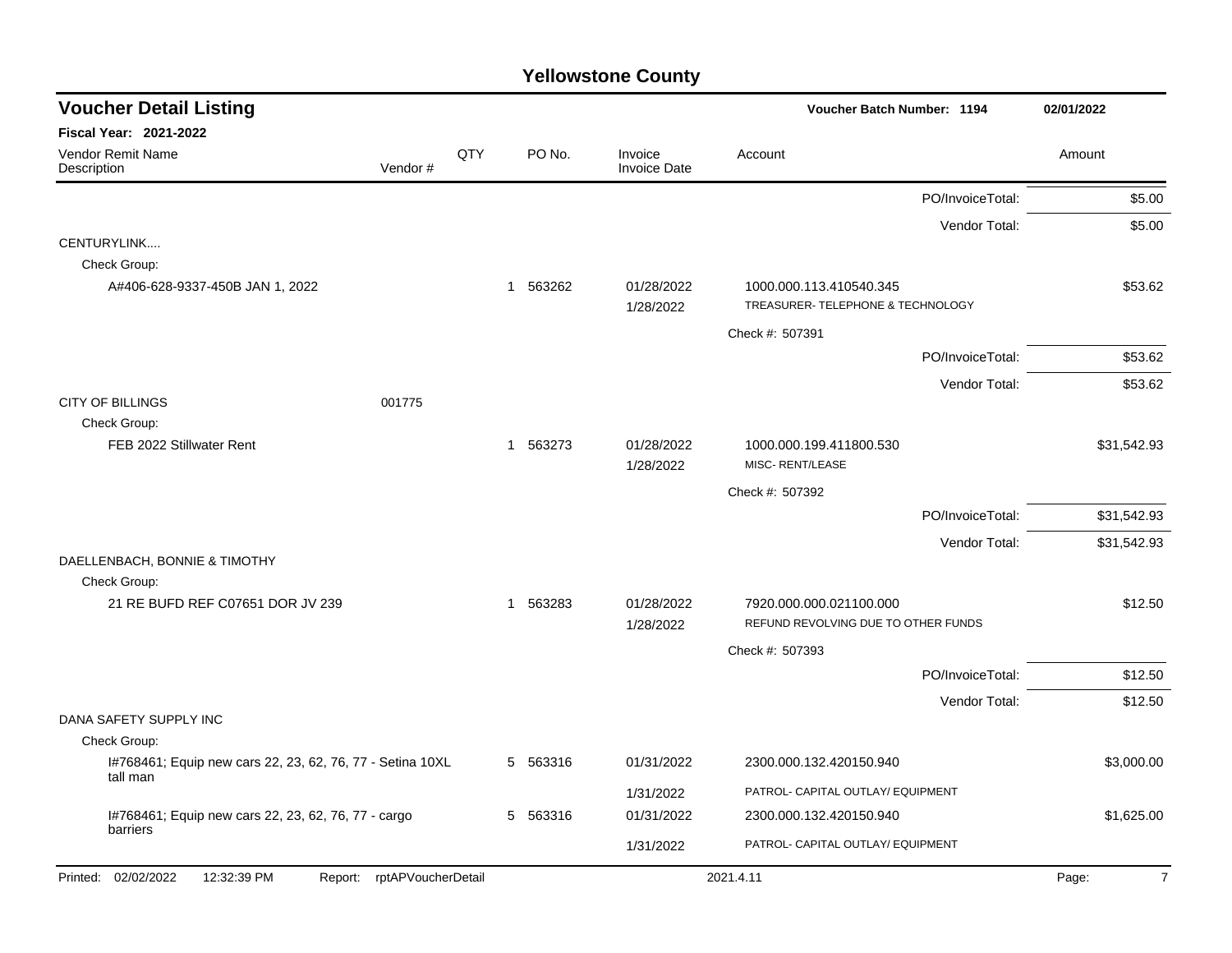| <b>Voucher Detail Listing</b>                                  |                    |          |                                | Voucher Batch Number: 1194                                   | 02/01/2022 |
|----------------------------------------------------------------|--------------------|----------|--------------------------------|--------------------------------------------------------------|------------|
| Fiscal Year: 2021-2022                                         |                    |          |                                |                                                              |            |
| Vendor Remit Name<br>Description                               | QTY<br>Vendor#     | PO No.   | Invoice<br><b>Invoice Date</b> | Account                                                      | Amount     |
| I#768461; Equip new cars 22, 23, 62, 76, 77 - alum.<br>bumpers |                    | 5 563316 | 01/31/2022                     | 2300.000.132.420150.940                                      | \$1,525.00 |
|                                                                |                    |          | 1/31/2022                      | PATROL- CAPITAL OUTLAY/ EQUIPMENT                            |            |
| I#768461; Equip new cars 22, 23, 62, 76, 77 - gun rails        |                    | 2 563316 | 01/31/2022<br>1/31/2022        | 2300.000.132.420150.940<br>PATROL- CAPITAL OUTLAY/ EQUIPMENT | \$1,314.74 |
|                                                                |                    |          |                                | Check #: 507394                                              |            |
|                                                                |                    |          |                                | PO/InvoiceTotal:                                             | \$7,464.74 |
| DENNY MENHOLT CHEVROLET                                        |                    |          |                                | Vendor Total:                                                | \$7,464.74 |
| Check Group:                                                   |                    |          |                                |                                                              |            |
| I#183140; Car #101 parts                                       |                    | 1 563321 | 01/31/2022<br>1/31/2022        | 2300.000.130.420110.361<br><b>ADMIN- VEHICLE REPAIRS</b>     | \$80.16    |
|                                                                |                    |          |                                | Check #: 507395                                              |            |
|                                                                |                    |          |                                | PO/InvoiceTotal:                                             | \$80.16    |
|                                                                |                    |          |                                | Vendor Total:                                                | \$80.16    |
| DOHENY, JESSE VINCENT & SARANNA M<br>Check Group:              |                    |          |                                |                                                              |            |
| 21 RE BUFD REF C13903 DOR JV 245                               |                    | 1 563290 | 01/28/2022                     | 7920.000.000.021100.000                                      | \$125.00   |
|                                                                |                    |          | 1/28/2022                      | REFUND REVOLVING DUE TO OTHER FUNDS                          |            |
|                                                                |                    |          |                                | Check #: 507396                                              |            |
|                                                                |                    |          |                                | PO/InvoiceTotal:                                             | \$125.00   |
|                                                                |                    |          |                                | Vendor Total:                                                | \$125.00   |
| <b>ECONOPRINT</b>                                              |                    |          |                                |                                                              |            |
| Check Group:<br>I#312517; Business cards C. Gibbs              |                    | 1 563319 | 01/31/2022                     | 2300.000.133.420160.220                                      | \$47.16    |
|                                                                |                    |          | 1/31/2022                      | CIVIL- OPERATING SUPPLIES                                    |            |
|                                                                |                    |          |                                | Check #: 507397                                              |            |
|                                                                |                    |          |                                | PO/InvoiceTotal:                                             | \$47.16    |
|                                                                |                    |          |                                | Vendor Total:                                                | \$47.16    |
| <b>EMBLEM ENTERPRISES INC</b>                                  | 034904             |          |                                |                                                              |            |
| Printed: 02/02/2022<br>12:32:39 PM<br>Report:                  | rptAPVoucherDetail |          |                                | 2021.4.11                                                    | 8<br>Page: |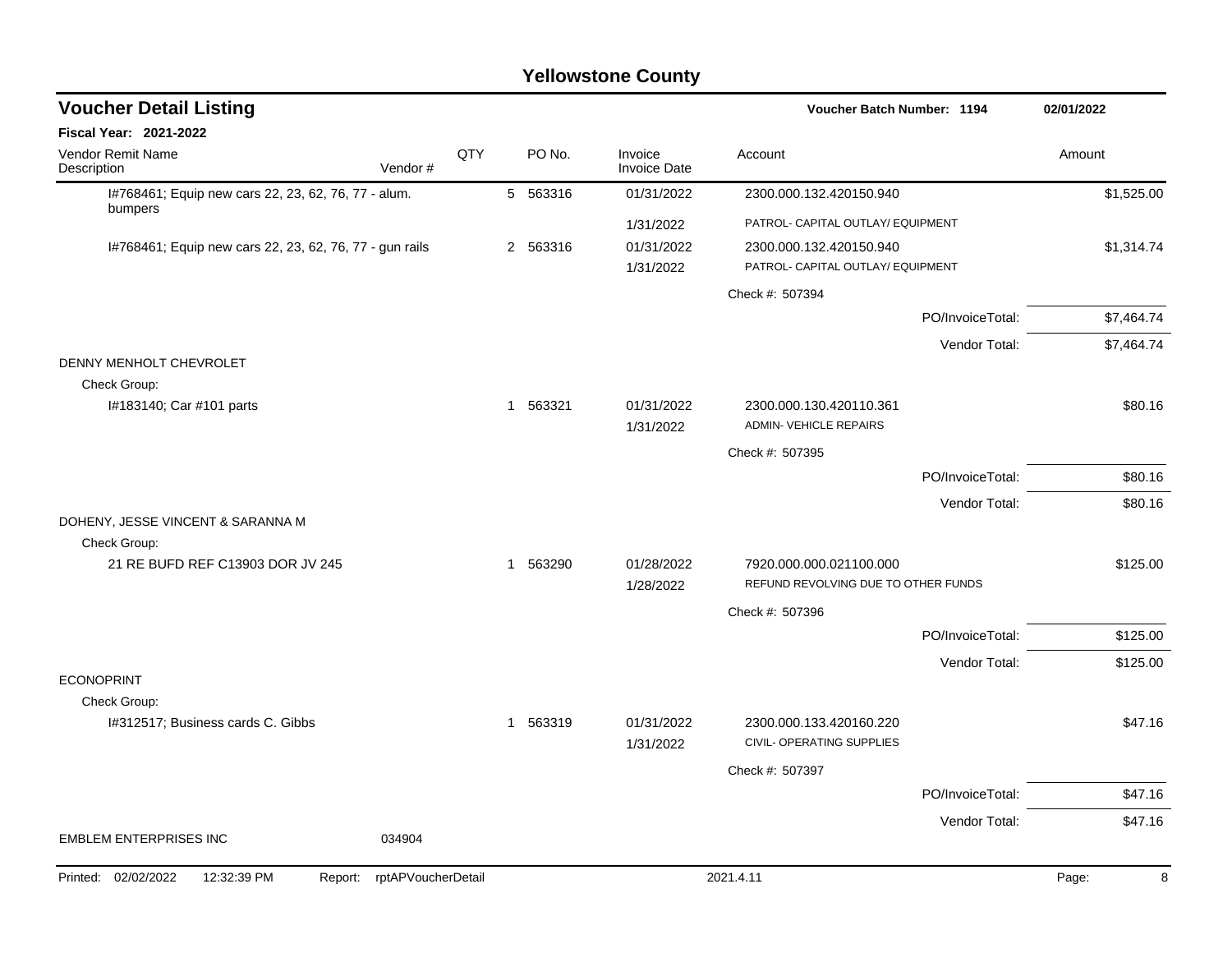| <b>Yellowstone County</b>                    |         |     |  |          |                                |                                                                  |            |  |  |
|----------------------------------------------|---------|-----|--|----------|--------------------------------|------------------------------------------------------------------|------------|--|--|
| <b>Voucher Detail Listing</b>                |         |     |  |          |                                | Voucher Batch Number: 1194                                       | 02/01/2022 |  |  |
| <b>Fiscal Year: 2021-2022</b>                |         |     |  |          |                                |                                                                  |            |  |  |
| Vendor Remit Name<br>Description             | Vendor# | QTY |  | PO No.   | Invoice<br><b>Invoice Date</b> | Account                                                          | Amount     |  |  |
| Check Group:                                 |         |     |  |          |                                |                                                                  |            |  |  |
| I#842417; Deputy sheriff shoulder patches    |         |     |  | 1 563299 | 01/31/2022<br>1/31/2022        | 2300.000.130.420110.226<br>ADMIN- CLOTHING & UNIFORMS            | \$903.75   |  |  |
|                                              |         |     |  |          |                                | Check #: 507398                                                  |            |  |  |
|                                              |         |     |  |          |                                | PO/InvoiceTotal:                                                 | \$903.75   |  |  |
|                                              |         |     |  |          |                                | Vendor Total:                                                    | \$903.75   |  |  |
| FOOTTIT, RICHARD A & DONNA J<br>Check Group: |         |     |  |          |                                |                                                                  |            |  |  |
| 21 RE BUFD REF C12705 DOR JV 244             |         |     |  | 1 563289 | 01/28/2022<br>1/28/2022        | 7920.000.000.021100.000<br>REFUND REVOLVING DUE TO OTHER FUNDS   | \$162.00   |  |  |
|                                              |         |     |  |          |                                | Check #: 507399                                                  |            |  |  |
|                                              |         |     |  |          |                                | PO/InvoiceTotal:                                                 | \$162.00   |  |  |
|                                              |         |     |  |          |                                | Vendor Total:                                                    | \$162.00   |  |  |
| <b>GRAYBAR ELECTRIC</b><br>Check Group:      | 003190  |     |  |          |                                |                                                                  |            |  |  |
| I#9325140943- RJ CONNECTORS                  |         |     |  | 1 563249 | 01/28/2022<br>1/28/2022        | 6060.000.608.500800.220<br><b>TECHNOLOGY- OPERATING SUPPLIES</b> | \$11.72    |  |  |
|                                              |         |     |  |          |                                | Check #: 507400                                                  |            |  |  |
|                                              |         |     |  |          |                                | PO/InvoiceTotal:                                                 | \$11.72    |  |  |
|                                              |         |     |  |          |                                | Vendor Total:                                                    | \$11.72    |  |  |
| HERMAN, JESS F & PATRICIA<br>Check Group:    |         |     |  |          |                                |                                                                  |            |  |  |
| 21 RE BUFD REF C02500 DOR JV 235             |         |     |  | 1 563296 | 01/28/2022<br>1/28/2022        | 7920.000.000.021100.000<br>REFUND REVOLVING DUE TO OTHER FUNDS   | \$212.00   |  |  |
|                                              |         |     |  |          |                                | Check #: 507401                                                  |            |  |  |
|                                              |         |     |  |          |                                | PO/InvoiceTotal:                                                 | \$212.00   |  |  |
|                                              |         |     |  |          |                                | Vendor Total:                                                    | \$212.00   |  |  |
| HOLTE, JAMES G & JEAN A<br>Check Group:      |         |     |  |          |                                |                                                                  |            |  |  |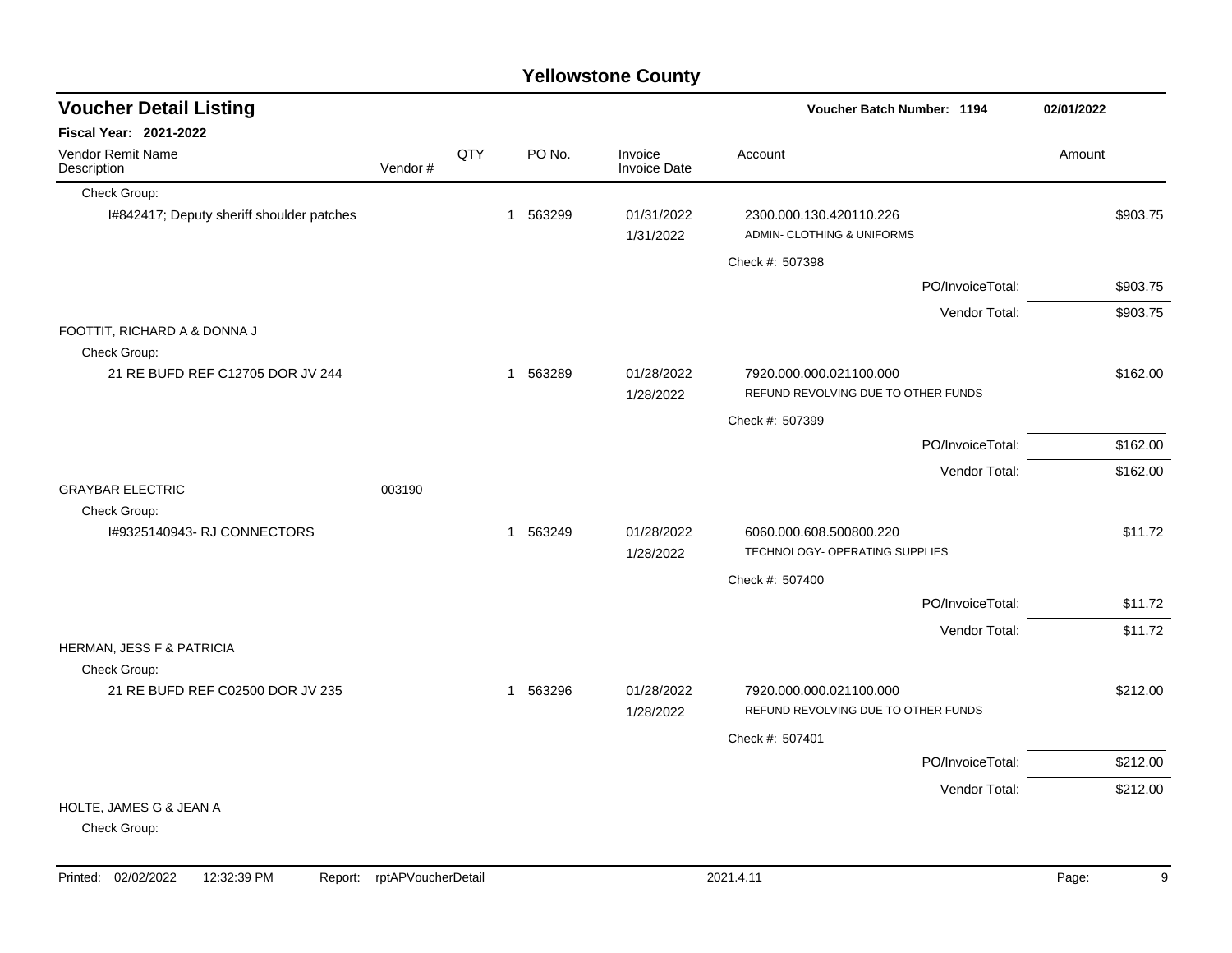|                                                        | <b>Yellowstone County</b> |     |          |                         |                                                                |             |  |  |  |  |
|--------------------------------------------------------|---------------------------|-----|----------|-------------------------|----------------------------------------------------------------|-------------|--|--|--|--|
| <b>Voucher Detail Listing</b>                          |                           |     |          |                         | <b>Voucher Batch Number: 1194</b>                              | 02/01/2022  |  |  |  |  |
| Fiscal Year: 2021-2022                                 |                           |     |          |                         |                                                                |             |  |  |  |  |
| Vendor Remit Name<br>Description                       | Vendor#                   | QTY | PO No.   | Invoice<br>Invoice Date | Account                                                        | Amount      |  |  |  |  |
| 21 RE BUFD REF D04968 DOR JV 249                       |                           |     | 1 563293 | 01/28/2022<br>1/28/2022 | 7920.000.000.021100.000<br>REFUND REVOLVING DUE TO OTHER FUNDS | \$200.00    |  |  |  |  |
|                                                        |                           |     |          |                         | Check #: 507402                                                |             |  |  |  |  |
|                                                        |                           |     |          |                         | PO/InvoiceTotal:                                               | \$200.00    |  |  |  |  |
|                                                        |                           |     |          |                         | Vendor Total:                                                  | \$200.00    |  |  |  |  |
| JOHNSON, ARLENE E & EDWARDS, CORTNEY D<br>Check Group: |                           |     |          |                         |                                                                |             |  |  |  |  |
| 21 RE BUFD REF C06202 DOR JV 237                       |                           |     | 1 563285 | 01/28/2022<br>1/28/2022 | 7920.000.000.021100.000<br>REFUND REVOLVING DUE TO OTHER FUNDS | \$100.00    |  |  |  |  |
|                                                        |                           |     |          |                         | Check #: 507403                                                |             |  |  |  |  |
|                                                        |                           |     |          |                         | PO/InvoiceTotal:                                               | \$100.00    |  |  |  |  |
|                                                        |                           |     |          |                         | Vendor Total:                                                  | \$100.00    |  |  |  |  |
| JORDAN, SUSAN                                          |                           |     |          |                         |                                                                |             |  |  |  |  |
| Check Group:<br>11/26-12/31/21 MAINT ZIMMERMAN PK      |                           |     | 1 563280 | 01/28/2022<br>1/28/2022 | 2210.000.405.460430.399<br>PARKS- OTHER CONTRACT SERVICES      | \$425.00    |  |  |  |  |
|                                                        |                           |     |          |                         | Check #: 507404                                                |             |  |  |  |  |
|                                                        |                           |     |          |                         | PO/InvoiceTotal:                                               | \$425.00    |  |  |  |  |
|                                                        |                           |     |          |                         | Vendor Total:                                                  | \$425.00    |  |  |  |  |
| KNUTSON, RITA J & COLIN C<br>Check Group:              |                           |     |          |                         |                                                                |             |  |  |  |  |
| 21 RE BUFD REF C10956 DOR JV 241                       |                           |     | 1 563286 | 01/28/2022              | 7920.000.000.021100.000                                        | \$600.00    |  |  |  |  |
|                                                        |                           |     |          | 1/28/2022               | REFUND REVOLVING DUE TO OTHER FUNDS                            |             |  |  |  |  |
|                                                        |                           |     |          |                         | Check #: 507405                                                |             |  |  |  |  |
|                                                        |                           |     |          |                         | PO/InvoiceTotal:                                               | \$600.00    |  |  |  |  |
|                                                        |                           |     |          |                         | Vendor Total:                                                  | \$600.00    |  |  |  |  |
| LARSON, JERRY C<br>Check Group:                        |                           |     |          |                         |                                                                |             |  |  |  |  |
| 21 RE BUFD REF A08482 DOR JV 262                       |                           |     | 1 563294 | 01/28/2022<br>1/28/2022 | 7920.000.000.021100.000<br>REFUND REVOLVING DUE TO OTHER FUNDS | \$60.00     |  |  |  |  |
| Printed: 02/02/2022<br>12:32:39 PM<br>Report:          | rptAPVoucherDetail        |     |          |                         | 2021.4.11                                                      | Page:<br>10 |  |  |  |  |
|                                                        |                           |     |          |                         |                                                                |             |  |  |  |  |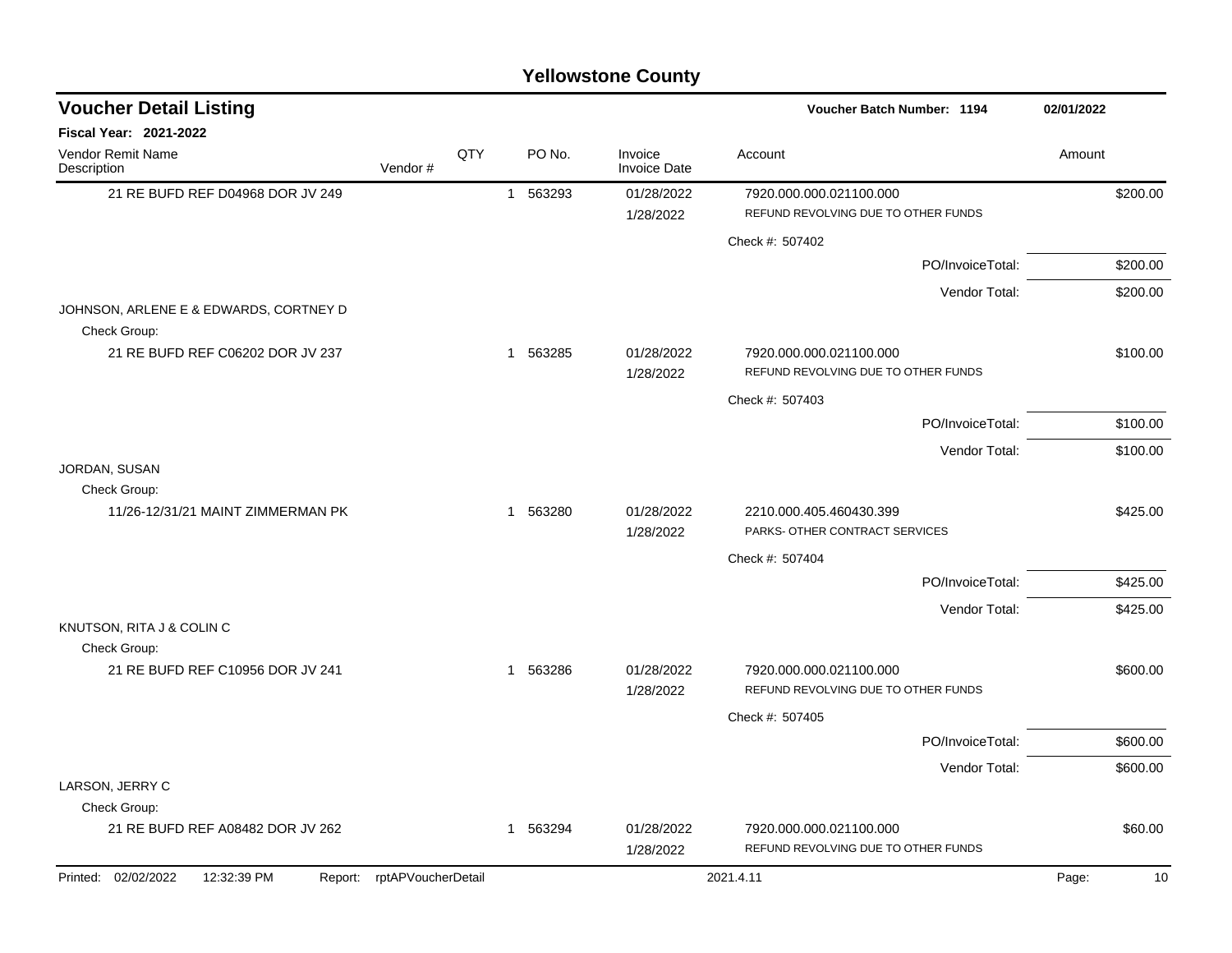| <b>Voucher Detail Listing</b>                                                                                |     |          |                                | Voucher Batch Number: 1194                                     | 02/01/2022  |
|--------------------------------------------------------------------------------------------------------------|-----|----------|--------------------------------|----------------------------------------------------------------|-------------|
| <b>Fiscal Year: 2021-2022</b>                                                                                |     |          |                                |                                                                |             |
| <b>Vendor Remit Name</b><br>Vendor#<br>Description                                                           | QTY | PO No.   | Invoice<br><b>Invoice Date</b> | Account                                                        | Amount      |
|                                                                                                              |     |          |                                | Check #: 507406                                                |             |
|                                                                                                              |     |          |                                | PO/InvoiceTotal:                                               | \$60.00     |
|                                                                                                              |     |          |                                | Vendor Total:                                                  | \$60.00     |
| LINDERMAN, JEREMIAH                                                                                          |     |          |                                |                                                                |             |
| Check Group:                                                                                                 |     |          |                                |                                                                |             |
| 21 RE BUFD REF C05531 DOR JV 236                                                                             | 1   | 563297   | 01/28/2022<br>1/28/2022        | 7920.000.000.021100.000<br>REFUND REVOLVING DUE TO OTHER FUNDS | \$212.50    |
|                                                                                                              |     |          |                                | Check #: 507407                                                |             |
|                                                                                                              |     |          |                                | PO/InvoiceTotal:                                               | \$212.50    |
|                                                                                                              |     |          |                                | Vendor Total:                                                  | \$212.50    |
| LONG, SHERRY                                                                                                 |     |          |                                |                                                                |             |
| Check Group:<br>Mileage reimb. bring supplies Blgs->Laurel->Blgs                                             | 136 | 563309   | 01/31/2022                     | 1000.000.113.410540.370                                        | \$76.16     |
|                                                                                                              |     |          | 1/31/2022                      | TREASURER-TRAVEL                                               |             |
|                                                                                                              |     |          |                                | Check #: 507408                                                |             |
|                                                                                                              |     |          |                                | PO/InvoiceTotal:                                               | \$76.16     |
|                                                                                                              |     |          |                                | Vendor Total:                                                  | \$76.16     |
| LUNDBERG & ASSOCIATES P.C.                                                                                   |     |          |                                |                                                                |             |
| Check Group:                                                                                                 |     |          |                                |                                                                |             |
| Writ DV 21 0742<br>#21003206 Apex Bank v. Stella-Estevez Ck. #1427986 -<br>Advanced Care Hospital A101-98546 | 1   | 563266   | 01/28/2022                     | 7151.000.000.021250.000                                        | \$3,689.66  |
|                                                                                                              |     |          | 1/28/2022                      | SHERIFF WRITS & NOTICES DUE TO OTHERS                          |             |
|                                                                                                              |     |          |                                | Check #: 507409                                                |             |
|                                                                                                              |     |          |                                | PO/InvoiceTotal:                                               | \$3,689.66  |
|                                                                                                              |     |          |                                | Vendor Total:                                                  | \$3,689.66  |
| MALONEY, ELEANOR                                                                                             |     |          |                                |                                                                |             |
| Check Group:                                                                                                 |     |          |                                |                                                                |             |
| Judgment for HRB- E.M. case                                                                                  |     | 1 563269 | 01/28/2022<br>1/28/2022        | 2190.000.429.510200.741<br>DEFENSE COSTS-LOSS CONTINGENCY      | \$66,531.94 |
|                                                                                                              |     |          |                                | Check #: 507410                                                |             |
| Printed: 02/02/2022<br>12:32:39 PM<br>Report: rptAPVoucherDetail                                             |     |          |                                | 2021.4.11                                                      | Page:<br>11 |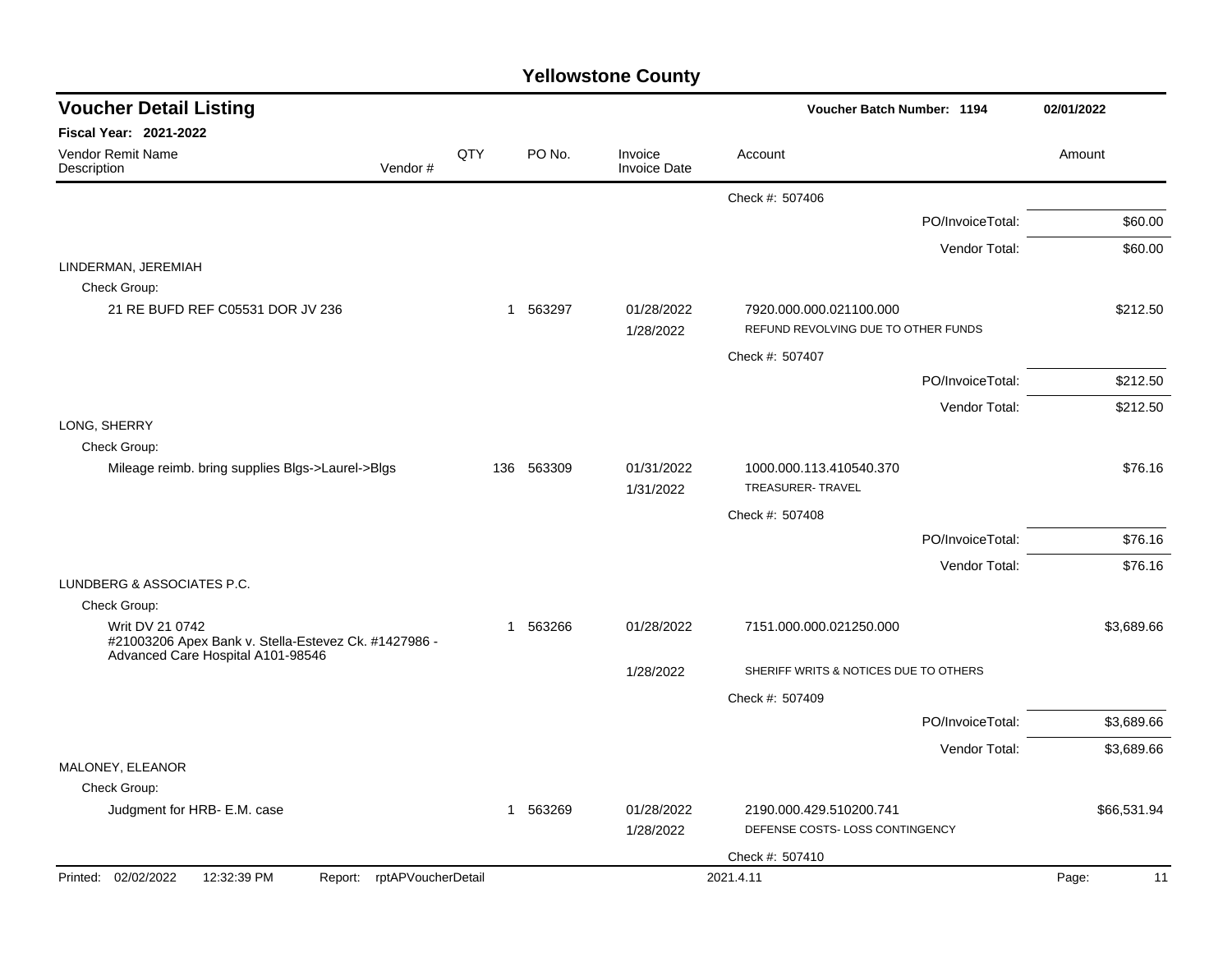| <b>Voucher Detail Listing</b>                                           |     |                        |                                | Voucher Batch Number: 1194                             | 02/01/2022  |
|-------------------------------------------------------------------------|-----|------------------------|--------------------------------|--------------------------------------------------------|-------------|
| Fiscal Year: 2021-2022                                                  |     |                        |                                |                                                        |             |
| Vendor Remit Name<br>Description<br>Vendor#                             | QTY | PO No.                 | Invoice<br><b>Invoice Date</b> | Account                                                | Amount      |
|                                                                         |     |                        |                                | PO/InvoiceTotal:                                       | \$66,531.94 |
|                                                                         |     |                        |                                | Vendor Total:                                          | \$66,531.94 |
| MARKER, BARB                                                            |     |                        |                                |                                                        |             |
| Check Group:                                                            |     |                        |                                |                                                        |             |
| Reimburse evidence supplies purchase - printer ink for<br>crime van     |     | 563308<br>$\mathbf{1}$ | 01/31/2022                     | 2300.000.131.420140.202                                | \$64.00     |
|                                                                         |     |                        | 1/31/2022                      | DETECTIVES- EXPENSE OF INVEST                          |             |
|                                                                         |     |                        |                                | Check #: 507411                                        |             |
|                                                                         |     |                        |                                | PO/InvoiceTotal:                                       | \$64.00     |
|                                                                         |     |                        |                                | Vendor Total:                                          | \$64.00     |
| MASTERCARD E JUBINVILLE                                                 |     |                        |                                |                                                        |             |
| Check Group:                                                            |     |                        |                                |                                                        |             |
| A #6057 1/15/22 EXPEDIA AIRFARE RENTAL CAR<br><b>FLORIDA STATE FAIR</b> |     | 1 563271               | 01/28/2022                     | 5810.000.551.460442.370                                | \$646.28    |
|                                                                         |     |                        | 1/28/2022                      | METRA ADMIN- TRAVEL/MOVING                             |             |
| A #6057 1/15/22 EXPEDIA - HOTEL - FLORIDA STATE<br><b>FAIR</b>          |     | 1 563271               | 01/28/2022                     | 5810.000.551.460442.370                                | \$582.36    |
|                                                                         |     |                        | 1/28/2022                      | METRA ADMIN- TRAVEL/MOVING                             |             |
|                                                                         |     |                        |                                | Check #: 507412                                        |             |
|                                                                         |     |                        |                                | PO/InvoiceTotal:                                       | \$1,228.64  |
|                                                                         |     |                        |                                | Vendor Total:                                          | \$1,228.64  |
| MASTERCARD J SEWARD                                                     |     |                        |                                |                                                        |             |
| Check Group: J SEWARD                                                   |     |                        |                                |                                                        |             |
| A #3370 1/3/22 AUTHORIZE.NET                                            |     | 563258<br>1            | 01/28/2022                     | 5810.000.556.460442.398                                | \$444.50    |
| MASTERCARD<br>P-Card Payee:                                             |     |                        | 1/28/2022                      | METRA ADMISSIONS- VARIABLE CONTRACT<br><b>SERVICES</b> |             |
| A #3370 1/13/22 DISH NETWORK                                            |     | 563258<br>1            | 01/28/2022                     | 5810.000.552.460442.398                                | \$262.06    |
| P-Card Payee:<br>MASTERCARD                                             |     |                        | 1/28/2022                      | METRA FACILITIES- VARIABLE CONTRACT SERVICE            |             |
|                                                                         |     |                        |                                | Check #: 507442                                        |             |
|                                                                         |     |                        |                                | PO/InvoiceTotal:                                       | \$706.56    |
|                                                                         |     |                        |                                | Vendor Total:                                          | \$706.56    |
| MASTERCARD K CUNNINGHAM                                                 |     |                        |                                |                                                        |             |
| Printed: 02/02/2022<br>12:32:39 PM<br>rptAPVoucherDetail<br>Report:     |     |                        |                                | 2021.4.11                                              | 12<br>Page: |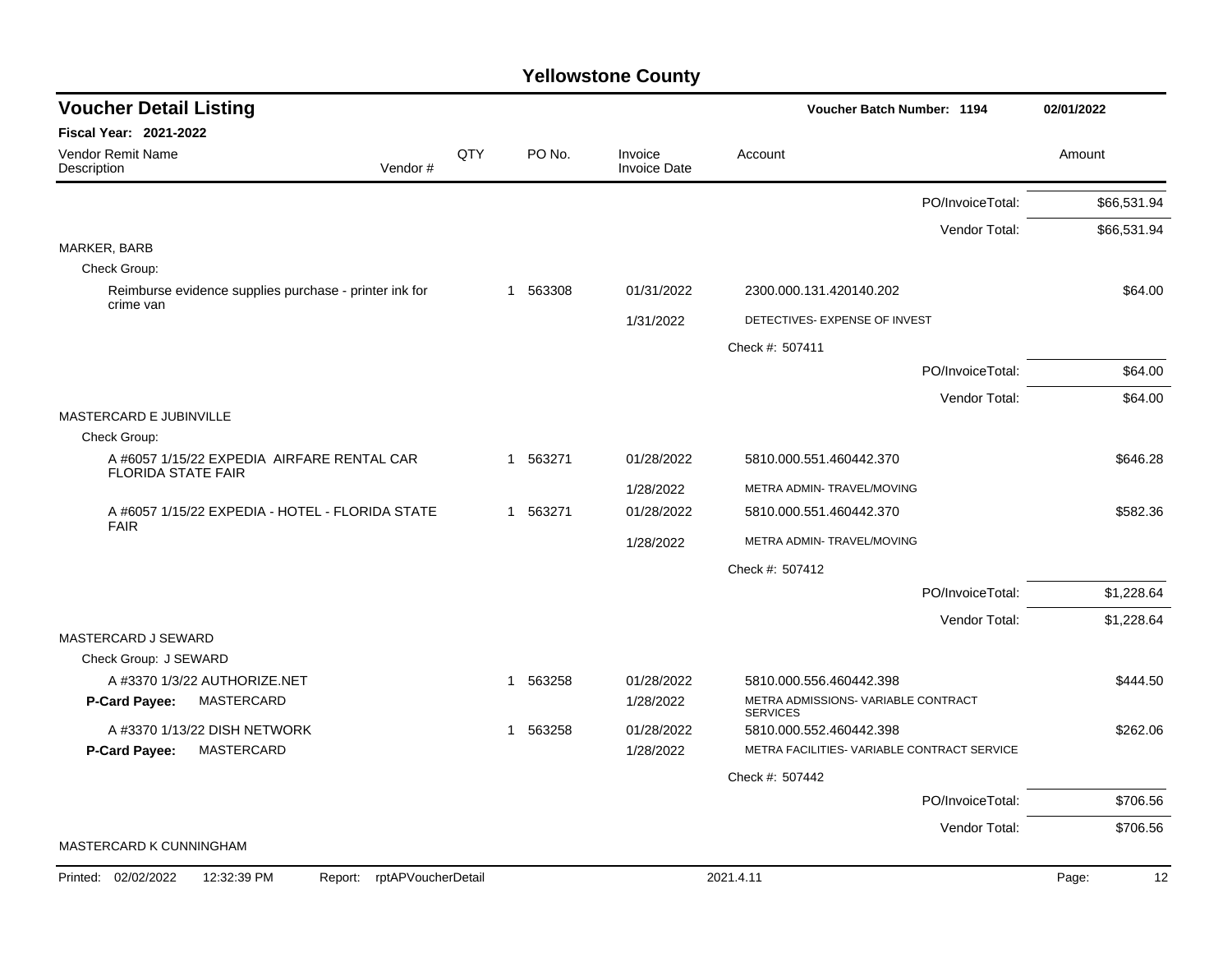| <b>Voucher Detail Listing</b>                               |          |     |             |          |                                | Voucher Batch Number: 1194            |                  | 02/01/2022 |
|-------------------------------------------------------------|----------|-----|-------------|----------|--------------------------------|---------------------------------------|------------------|------------|
| <b>Fiscal Year: 2021-2022</b>                               |          |     |             |          |                                |                                       |                  |            |
| <b>Vendor Remit Name</b><br>Description                     | Vendor # | QTY |             | PO No.   | Invoice<br><b>Invoice Date</b> | Account                               |                  | Amount     |
| Check Group: K CUNNINGHAM                                   |          |     |             |          |                                |                                       |                  |            |
| A#8541; Fuel pick up new patrol cards                       |          |     | $\mathbf 1$ | 563322   | 01/31/2022                     | 2300.000.132.420150.231               |                  | \$35.60    |
| MASTERCARD<br><b>P-Card Payee:</b>                          |          |     |             |          | 1/31/2022                      | PATROL- GAS/OIL/GREASE                |                  |            |
| A#8541; Fuel pick up new patrol cards                       |          |     |             | 1 563322 | 01/31/2022                     | 2300.000.132.420150.231               |                  | \$120.07   |
| MASTERCARD<br><b>P-Card Payee:</b>                          |          |     |             |          | 1/31/2022                      | PATROL- GAS/OIL/GREASE                |                  |            |
|                                                             |          |     |             |          |                                | Check #: 507443                       |                  |            |
|                                                             |          |     |             |          |                                |                                       | PO/InvoiceTotal: | \$155.67   |
|                                                             |          |     |             |          |                                |                                       | Vendor Total:    | \$155.67   |
| <b>MASTERCARD K ODONNELL</b>                                |          |     |             |          |                                |                                       |                  |            |
| Check Group: K ODONNELL                                     |          |     |             |          |                                |                                       |                  |            |
| A#8533; Ace Hardware new car keys                           |          |     | $\mathbf 1$ | 563320   | 01/31/2022                     | 2300.000.132.420150.361               |                  | \$22.45    |
| <b>MASTERCARD</b><br>P-Card Payee:                          |          |     |             |          | 1/31/2022                      | PATROL- VEHICLE REPAIRS               |                  |            |
| A#8533; Albertsons - refreshments Mahoney retirement        |          |     |             | 1 563320 | 01/31/2022                     | 2300.000.130.420110.336               |                  | \$49.99    |
| MASTERCARD<br>P-Card Payee:                                 |          |     |             |          | 1/31/2022                      | <b>ADMIN- PUBLIC RELATIONS</b>        |                  |            |
|                                                             |          |     |             |          |                                | Check #: 507444                       |                  |            |
|                                                             |          |     |             |          |                                |                                       | PO/InvoiceTotal: | \$72.44    |
|                                                             |          |     |             |          |                                |                                       | Vendor Total:    | \$72.44    |
| MASTERCARD METRAPARK CONCESSIONS                            |          |     |             |          |                                |                                       |                  |            |
| Check Group: MP CONCESSIONS                                 |          |     |             |          |                                |                                       |                  |            |
| A #9144 12/23/21 TABLECLOTHS                                |          |     |             | 1 563267 | 01/28/2022                     | 5810.000.553.460442.220               |                  | \$1,644.56 |
|                                                             |          |     |             |          | 1/28/2022                      | METRA CONCESSIONS- OPERATING SUPPLIES |                  |            |
| A #9144 12/30/21 AMAZON - OFFICE EQUIPMENT                  |          |     | -1          | 563267   | 01/28/2022                     | 5810.000.553.460442.220               |                  | \$92.27    |
|                                                             |          |     |             |          | 1/28/2022                      | METRA CONCESSIONS- OPERATING SUPPLIES |                  |            |
| A #9144 1/4/22 REFRIG - DRESSING ROOM                       |          |     | $\mathbf 1$ | 563267   | 01/28/2022                     | 5810.000.553.460442.220               |                  | \$299.98   |
|                                                             |          |     |             |          | 1/28/2022                      | METRA CONCESSIONS- OPERATING SUPPLIES |                  |            |
| A #9144 1/7/22 AMAZON - OFFICE EQUIPMENT                    |          |     | $\mathbf 1$ | 563267   | 01/28/2022                     | 5810.000.553.460442.220               |                  | \$49.99    |
|                                                             |          |     |             |          | 1/28/2022                      | METRA CONCESSIONS- OPERATING SUPPLIES |                  |            |
| A #9144 1/10/22 HOSPITALITY - FLUFFY FOOD<br><b>PRODUCT</b> |          |     | 1           | 563267   | 01/28/2022                     | 5810.000.553.460442.228               |                  | \$670.49   |
|                                                             |          |     |             |          | 1/28/2022                      | METRA CONCESSIONS- FOOD-CATERING      |                  |            |
|                                                             |          |     |             |          |                                |                                       |                  |            |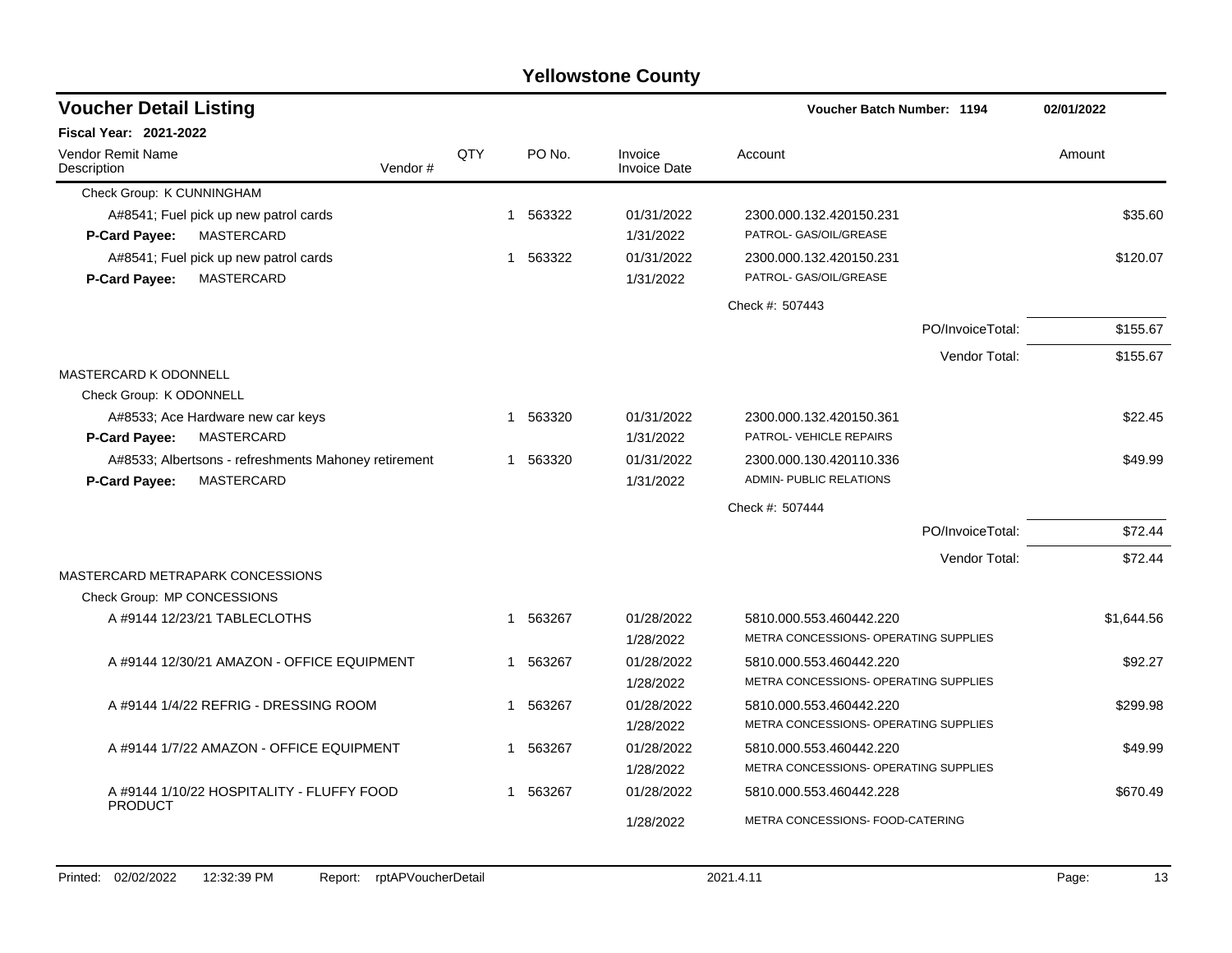| <b>Voucher Detail Listing</b>                                       |         |            |              |          |                                | <b>Voucher Batch Number: 1194</b>        | 02/01/2022 |
|---------------------------------------------------------------------|---------|------------|--------------|----------|--------------------------------|------------------------------------------|------------|
| <b>Fiscal Year: 2021-2022</b>                                       |         |            |              |          |                                |                                          |            |
| <b>Vendor Remit Name</b><br>Description                             | Vendor# | <b>OTY</b> |              | PO No.   | Invoice<br><b>Invoice Date</b> | Account                                  | Amount     |
| A #9144 1/11/22 HOSPITALITY - FLUFFY FOOD<br><b>PRODUCT</b>         |         |            | $\mathbf{1}$ | 563267   | 01/28/2022                     | 5810.000.553.460442.228                  | \$28.00    |
|                                                                     |         |            |              |          | 1/28/2022                      | METRA CONCESSIONS- FOOD-CATERING         |            |
| A #9244 1/11/22 CATERING FLUFFY - FOOD PRODUCT                      |         |            | -1           | 563267   | 01/28/2022                     | 5810.000.553.460442.228                  | \$281.56   |
|                                                                     |         |            |              |          | 1/28/2022                      | METRA CONCESSIONS- FOOD-CATERING         |            |
| A #9144 1/12/22 CATERING FLUFFY - FOOD PRODUCT                      |         |            |              | 1 563267 | 01/28/2022                     | 5810.000.553.460442.228                  | \$52.80    |
|                                                                     |         |            |              |          | 1/28/2022                      | METRA CONCESSIONS- FOOD-CATERING         |            |
| A #9144 1/19/22 FOOD PRODUCT                                        |         |            | 1            | 563267   | 01/28/2022                     | 5810.000.553.460442.223                  | \$197.24   |
|                                                                     |         |            |              |          | 1/28/2022                      | METRA CONCESSIONS- FOOD                  |            |
|                                                                     |         |            |              |          |                                | Check #: 507413                          |            |
|                                                                     |         |            |              |          |                                | PO/InvoiceTotal:                         | \$3,316.89 |
|                                                                     |         |            |              |          |                                | Vendor Total:                            | \$3,316.89 |
| <b>MASTERCARD R MASSIE</b>                                          |         |            |              |          |                                |                                          |            |
| Check Group: R MASSIE                                               |         |            |              |          |                                |                                          |            |
| A #7471 12/22/21 DIERK BENTLEY TICKETS - WHITE                      |         |            | $\mathbf 1$  | 563261   | 01/28/2022                     | 5810.000.555.460442.336                  | \$367.00   |
| <b>P-Card Payee:</b><br>MASTERCARD                                  |         |            |              |          | 1/28/2022                      | METRA MARKETING- PUBLIC RELATIONS        |            |
| A #7471 1/1/22 MAILCHIMP - MONTHLY CONTRACT<br><b>PAYMENT</b>       |         |            | 1            | 563261   | 01/28/2022                     | 5810.000.555.460442.368                  | \$430.00   |
| MASTERCARD<br>P-Card Payee:                                         |         |            |              |          | 1/28/2022                      | METRA MARKETING- SOFTWARE/HARDWARE MAINT |            |
| A #7471 12/31/22 FACEBK ADV - JUSTIN MOORE                          |         |            | 1            | 563261   | 01/28/2022                     | 5810.000.555.460442.337                  | \$264.73   |
| <b>P-Card Payee:</b><br>MASTERCARD                                  |         |            |              |          | 1/28/2022                      | METRA MARKETING- PUBLICITY/ADVERTSING    |            |
| A #7471 1/6/22 CREATIVE CLOUD APP MONTHLY                           |         |            | 1            | 563261   | 01/28/2022                     | 5810.000.555.460442.368                  | \$52.99    |
| P-Card Payee:<br><b>MASTERCARD</b>                                  |         |            |              |          | 1/28/2022                      | METRA MARKETING- SOFTWARE/HARDWARE MAINT |            |
| A #7471 1/6/22 PRINTING FOR LESS - STEWART<br><b>BUSINESS CARDS</b> |         |            | 1            | 563261   | 01/28/2022                     | 5810.000.553.460442.220                  | \$87.78    |
| <b>MASTERCARD</b><br>P-Card Payee:                                  |         |            |              |          | 1/28/2022                      | METRA CONCESSIONS- OPERATING SUPPLIES    |            |
| A #7471 1/7/22 THRIFTY NICKEL ADVERTISING                           |         |            | 1            | 563261   | 01/28/2022                     | 5810.000.555.460442.337                  | \$5.00     |
| <b>P-Card Payee:</b><br>MASTERCARD                                  |         |            |              |          | 1/28/2022                      | METRA MARKETING- PUBLICITY/ADVERTSING    |            |
| A #7471 1/7/22 ALCHEMER - JAN 22                                    |         |            |              | 563261   | 01/28/2022                     | 5810.000.555.460442.368                  | \$49.00    |
| P-Card Payee:<br>MASTERCARD                                         |         |            |              |          | 1/28/2022                      | METRA MARKETING- SOFTWARE/HARDWARE MAINT |            |
| A #7471 1/10/22 FACEBOOK ADV - JEFF DUNHAM                          |         |            | 1            | 563261   | 01/28/2022                     | 5810.000.555.460442.337                  | \$485.15   |
| P-Card Payee:<br><b>MASTERCARD</b>                                  |         |            |              |          | 1/28/2022                      | METRA MARKETING- PUBLICITY/ADVERTSING    |            |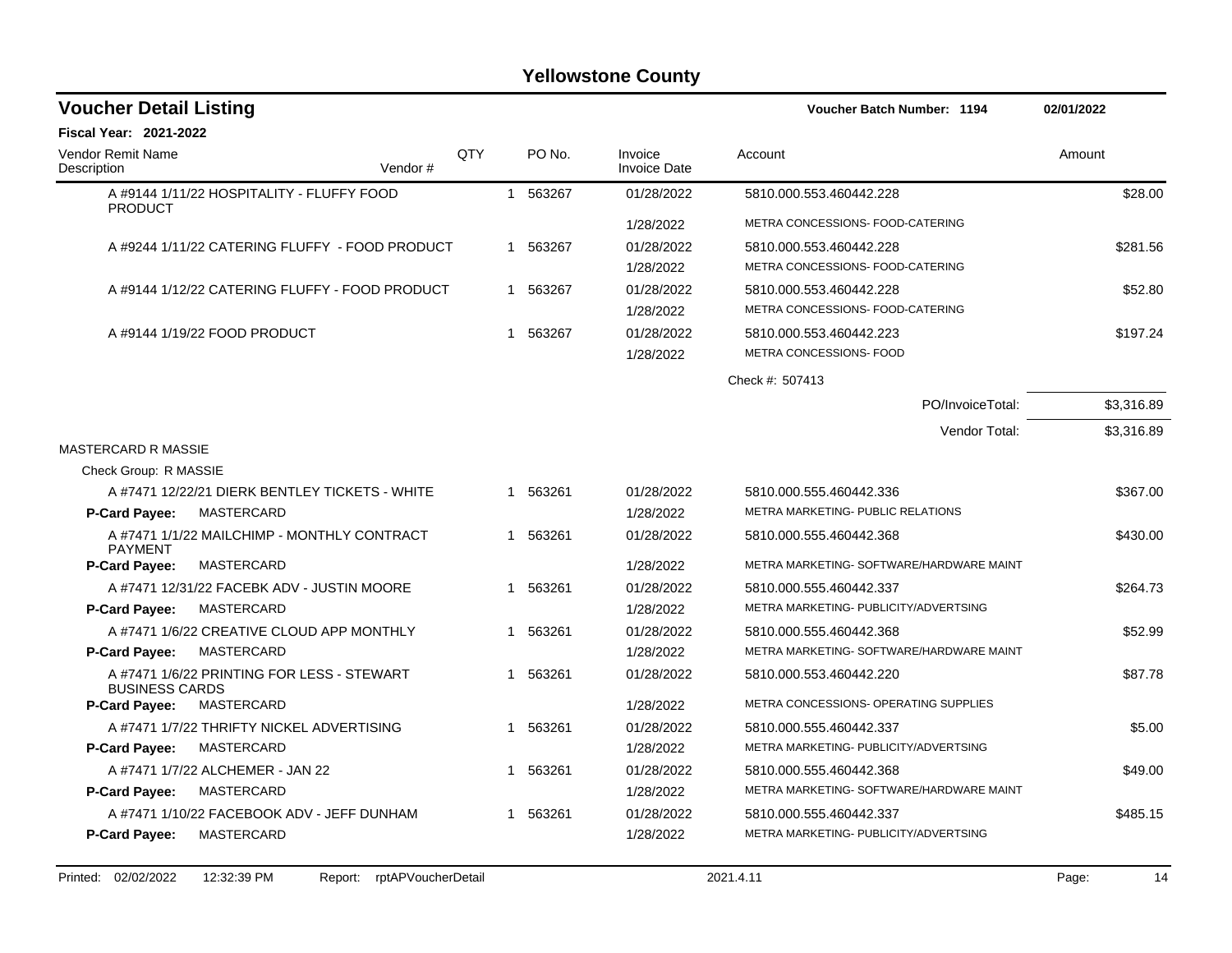| <b>Voucher Detail Listing</b>                                       |     |          |                                | <b>Voucher Batch Number: 1194</b>                 |                  | 02/01/2022  |
|---------------------------------------------------------------------|-----|----------|--------------------------------|---------------------------------------------------|------------------|-------------|
| <b>Fiscal Year: 2021-2022</b>                                       |     |          |                                |                                                   |                  |             |
| <b>Vendor Remit Name</b><br>Vendor#<br>Description                  | QTY | PO No.   | Invoice<br><b>Invoice Date</b> | Account                                           |                  | Amount      |
| A #7471 1/13/22 ADOBE CREATIVE CLOUD                                |     | 1 563261 | 01/28/2022                     | 5810.000.555.460442.368                           |                  | \$52.99     |
| MASTERCARD<br><b>P-Card Payee:</b>                                  |     |          | 1/28/2022                      | METRA MARKETING- SOFTWARE/HARDWARE MAINT          |                  |             |
| A #7471 1/17/22 FACEBK ADV - JEFF DUNHAM                            |     | 1 563261 | 01/28/2022                     | 5810.000.555.460442.337                           |                  | \$750.00    |
| MASTERCARD<br><b>P-Card Payee:</b>                                  |     |          | 1/28/2022                      | METRA MARKETING- PUBLICITY/ADVERTSING             |                  |             |
| A #7471 1/17/22 BASECAMP LLC                                        |     | 1 563261 | 01/28/2022                     | 5810.000.555.460442.368                           |                  | \$24.00     |
| MASTERCARD<br><b>P-Card Payee:</b>                                  |     |          | 1/28/2022                      | METRA MARKETING- SOFTWARE/HARDWARE MAINT          |                  |             |
| A #7471 1/20/22 FACEBOOK ADVERTISING - JEFF<br>DUNHAM & JUSTIN MOOR |     | 1 563261 | 01/28/2022                     | 5810.000.555.460442.337                           |                  | \$334.78    |
| <b>P-Card Payee:</b><br>MASTERCARD                                  |     |          | 1/28/2022                      | METRA MARKETING- PUBLICITY/ADVERTSING             |                  |             |
| A #7471 1/21/22 FACEBOOK ADV - JUSTIN MOORE                         |     | 1 563261 | 01/28/2022                     | 5810.000.555.460442.337                           |                  | \$13.83     |
| <b>P-Card Payee:</b><br>MASTERCARD                                  |     |          | 1/28/2022                      | METRA MARKETING- PUBLICITY/ADVERTSING             |                  |             |
| A #7471 1/6/22 FACEBOOK ADV - DUNHAM                                |     | 1 563261 | 01/28/2022                     | 5810.000.555.460442.337                           |                  | \$750.00    |
| <b>MASTERCARD</b><br><b>P-Card Payee:</b>                           |     |          | 1/28/2022                      | METRA MARKETING- PUBLICITY/ADVERTSING             |                  |             |
|                                                                     |     |          |                                | Check #: 507445                                   |                  |             |
|                                                                     |     |          |                                |                                                   | PO/InvoiceTotal: | \$3,667.25  |
|                                                                     |     |          |                                |                                                   | Vendor Total:    | \$3,667.25  |
| <b>MONTANA DAKOTA UTILITIES</b><br>040762<br>Check Group:           |     |          |                                |                                                   |                  |             |
| A#70466310003; Svc. bear garage 1/20/22                             |     | 1 563306 | 01/31/2022<br>1/31/2022        | 2300.000.131.420140.344<br>DETECTIVES- GAS        |                  | \$100.29    |
| A#75857665790; Svc. Payne bldg. 1/18/22                             |     | 1 563306 | 01/31/2022<br>1/31/2022        | 2300.000.135.420180.344<br>MISC- GAS              |                  | \$1,307.55  |
| A#51571310005 Svc. evid. bldg. 1/20/22                              |     | 1 563306 | 01/31/2022<br>1/31/2022        | 2300.000.131.420140.344<br>DETECTIVES- GAS        |                  | \$708.04    |
|                                                                     |     |          |                                | Check #: 507414                                   |                  |             |
|                                                                     |     |          |                                |                                                   | PO/InvoiceTotal: | \$2,115.88  |
| Check Group:                                                        |     |          |                                |                                                   |                  |             |
| A#49878010005 ROUND BLDG 1/18/22                                    |     | 1 563307 | 1/31/2022<br>1/31/2022         | 1000.000.145.411200.344<br><b>FACILITIES- GAS</b> |                  | \$1,760.07  |
|                                                                     |     |          |                                | Check #: 507414                                   |                  |             |
|                                                                     |     |          |                                |                                                   | PO/InvoiceTotal: | \$1,760.07  |
| Printed: 02/02/2022<br>12:32:39 PM<br>Report: rptAPVoucherDetail    |     |          |                                | 2021.4.11                                         |                  | 15<br>Page: |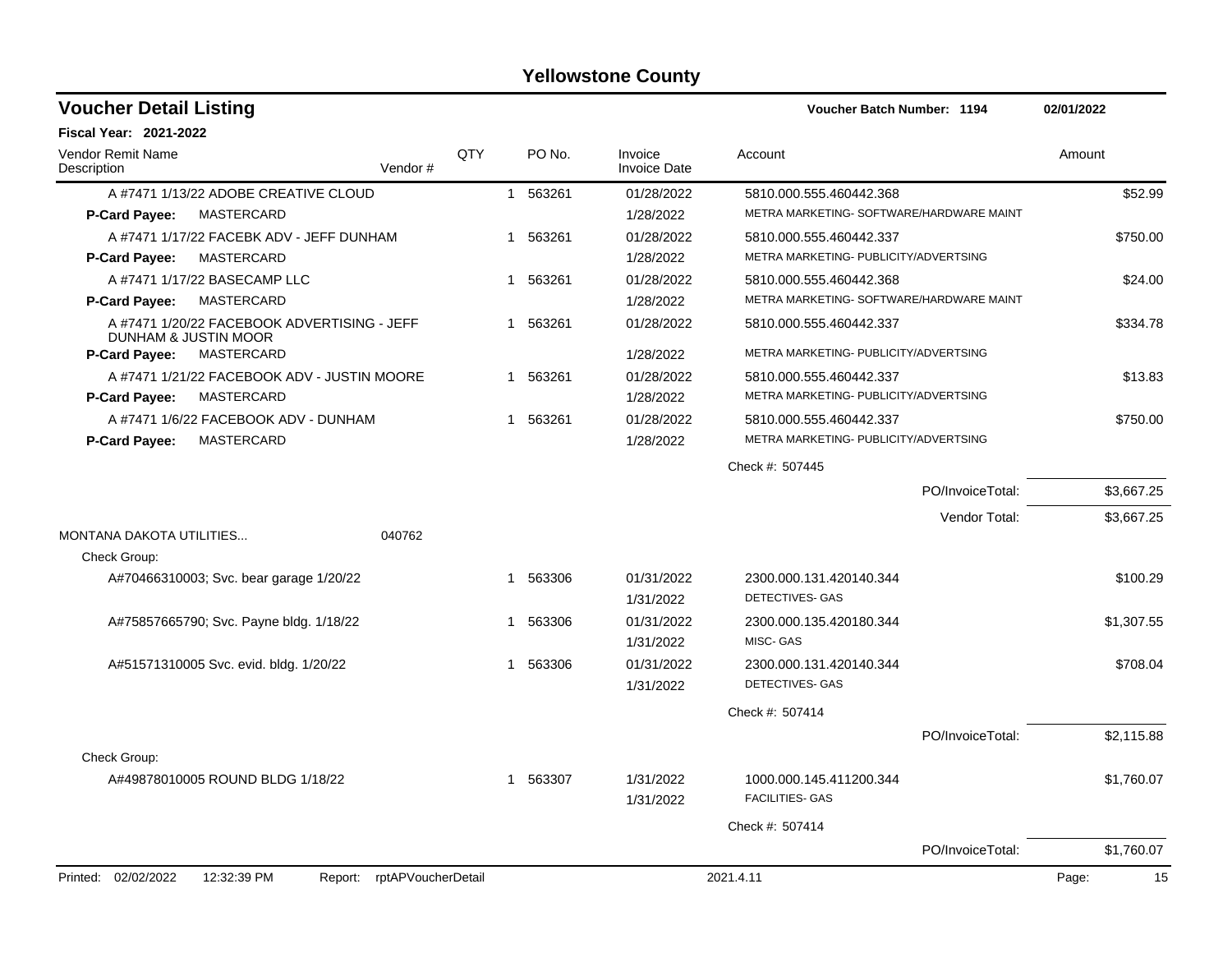| <b>Voucher Detail Listing</b>         |                            |     |            |                                | Voucher Batch Number: 1194                                |                  | 02/01/2022  |
|---------------------------------------|----------------------------|-----|------------|--------------------------------|-----------------------------------------------------------|------------------|-------------|
| Fiscal Year: 2021-2022                |                            |     |            |                                |                                                           |                  |             |
| Vendor Remit Name<br>Description      | Vendor#                    | QTY | PO No.     | Invoice<br><b>Invoice Date</b> | Account                                                   |                  | Amount      |
|                                       |                            |     |            |                                |                                                           | Vendor Total:    | \$3,875.95  |
| MONTANA INTERACTIVE INC               |                            |     |            |                                |                                                           |                  |             |
| Check Group:                          |                            |     |            |                                |                                                           |                  |             |
| 1#2921222 A#102796 TRP FEES OCT 2021  |                            |     | 1 563257   | 01/28/2022<br>1/28/2022        | 7400.000.000.024069.000<br><b>COMBINED STATE-TRP FEES</b> |                  | \$4,283.19  |
| 1#2936378 A#102796 TRP FEES NOV 2021  |                            | 1   | 563257     | 01/28/2022                     | 7400.000.000.024069.000                                   |                  | \$828.21    |
|                                       |                            |     |            | 1/28/2022                      | <b>COMBINED STATE-TRP FEES</b>                            |                  |             |
| 1#2952038 A#102796 TRP FEES DEC 2021  |                            | 1   | 563257     | 01/28/2022                     | 7400.000.000.024069.000                                   |                  | \$1,641.07  |
|                                       |                            |     |            | 1/28/2022                      | <b>COMBINED STATE- TRP FEES</b>                           |                  |             |
|                                       |                            |     |            |                                | Check #: 507415                                           |                  |             |
|                                       |                            |     |            |                                |                                                           | PO/InvoiceTotal: | \$6,752.47  |
|                                       |                            |     |            |                                |                                                           | Vendor Total:    | \$6,752.47  |
| MONTANA MOBILE DOCUMENT SHREDDING INC |                            |     |            |                                |                                                           |                  |             |
| Check Group:                          |                            |     |            |                                |                                                           |                  |             |
| I#65160; Shredding 1/12/21            |                            |     | 198 562956 | 01/13/2022<br>1/13/2022        | 2300.000.135.420180.399<br>MISC- CONTRACT SERVICE         |                  | \$39.60     |
|                                       |                            |     |            |                                | Check #: 507416                                           |                  |             |
|                                       |                            |     |            |                                |                                                           | PO/InvoiceTotal: | \$39.60     |
| Check Group:                          |                            |     |            |                                |                                                           |                  |             |
| 1#65161 SHREDDING 1/12/22             |                            |     | 672 562957 | 1/13/2022<br>1/13/2022         | 1000.000.199.411800.397<br>MISC- CONTRACT SERVICES        |                  | \$134.40    |
| I#65161 SHREDDING 1/12/22             |                            | 376 | 562957     | 1/13/2022                      | 2301.000.122.411100.399                                   |                  | \$75.20     |
|                                       |                            |     |            | 1/13/2022                      | ATTORNEY- OTHER CONTRACT SERVICES                         |                  |             |
| 1#65161 SHREDDING 1/12/22             |                            |     | 703 562957 | 1/13/2022                      | 1000.000.221.410330.398                                   |                  | \$140.60    |
|                                       |                            |     |            | 1/13/2022                      | CLERK OF COURT-VARIABLE CONTRACT SERVICE                  |                  |             |
|                                       |                            |     |            |                                | Check #: 507416                                           |                  |             |
|                                       |                            |     |            |                                |                                                           | PO/InvoiceTotal: | \$350.20    |
| Check Group:                          |                            |     |            |                                |                                                           |                  |             |
| 1#65254 MOB DOC SHREDDING             |                            |     | 1 563198   | 01/25/2022                     | 2300.000.135.420180.399                                   |                  | \$88.60     |
|                                       |                            |     |            | 1/25/2022                      | MISC- CONTRACT SERVICE                                    |                  |             |
| Printed: 02/02/2022<br>12:32:39 PM    | Report: rptAPVoucherDetail |     |            |                                | 2021.4.11                                                 |                  | Page:<br>16 |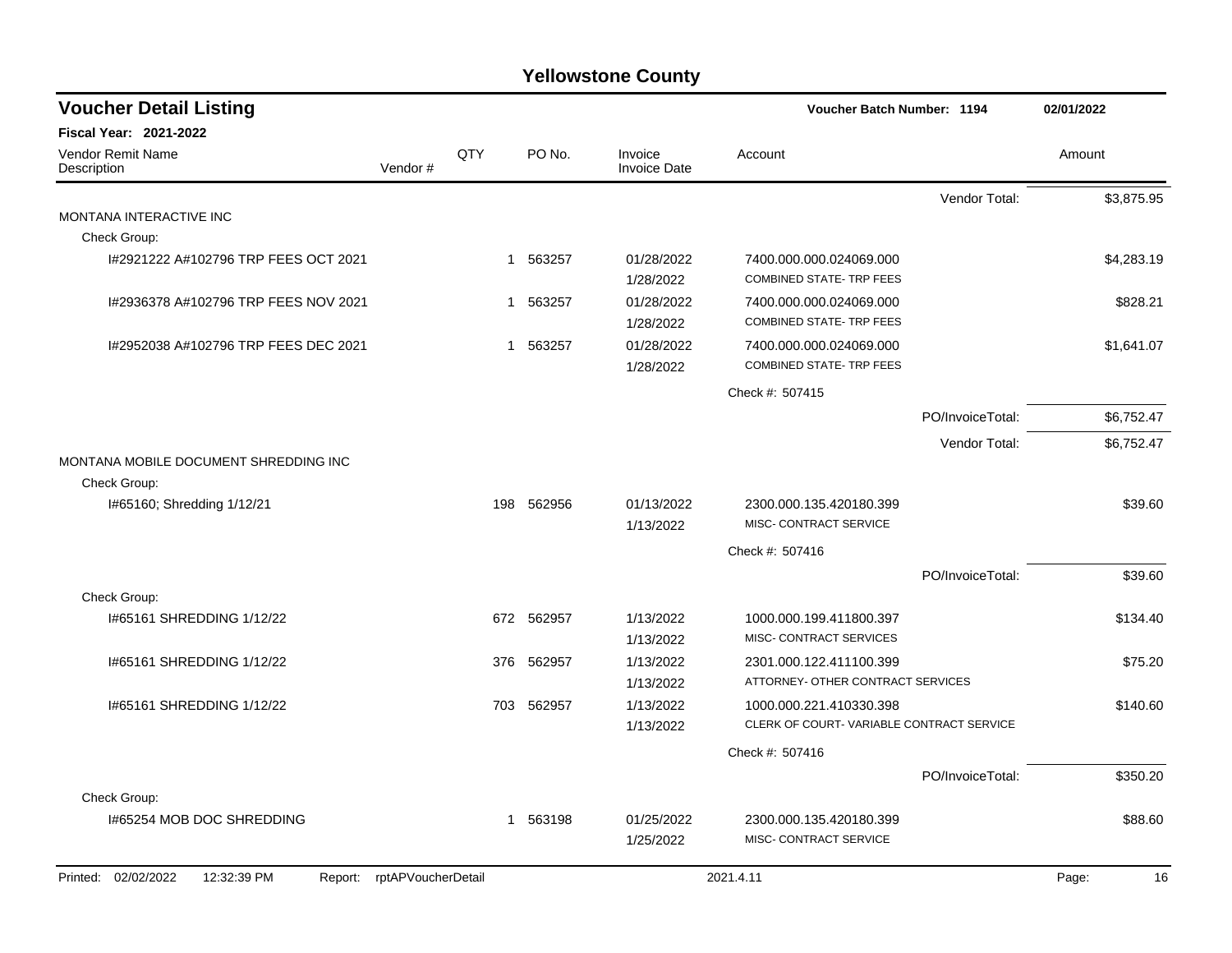| <b>Voucher Detail Listing</b>                                    |         |     |          |                                | Voucher Batch Number: 1194                                     |                  | 02/01/2022  |
|------------------------------------------------------------------|---------|-----|----------|--------------------------------|----------------------------------------------------------------|------------------|-------------|
| Fiscal Year: 2021-2022                                           |         |     |          |                                |                                                                |                  |             |
| Vendor Remit Name<br>Description                                 | Vendor# | QTY | PO No.   | Invoice<br><b>Invoice Date</b> | Account                                                        |                  | Amount      |
|                                                                  |         |     |          |                                | Check #: 507416                                                |                  |             |
|                                                                  |         |     |          |                                |                                                                | PO/InvoiceTotal: | \$88.60     |
| Check Group:                                                     |         |     |          |                                |                                                                |                  |             |
| I#65336 SHREDDING 1/26/22                                        |         | 321 | 563278   | 01/28/2022<br>1/28/2022        | 1000.000.199.411800.397<br>MISC- CONTRACT SERVICES             |                  | \$64.20     |
| 1#65336 SHREDDING 1/26/22                                        |         | 298 | 563278   | 01/28/2022                     | 2301.000.122.411100.399                                        |                  | \$59.60     |
|                                                                  |         |     |          | 1/28/2022                      | ATTORNEY- OTHER CONTRACT SERVICES                              |                  |             |
| 1#65336 SHREDDING 1/26/22                                        |         | 591 | 563278   | 01/28/2022                     | 1000.000.221.410330.398                                        |                  | \$118.20    |
|                                                                  |         |     |          | 1/28/2022                      | CLERK OF COURT-VARIABLE CONTRACT SERVICE                       |                  |             |
|                                                                  |         |     |          |                                | Check #: 507416                                                |                  |             |
|                                                                  |         |     |          |                                |                                                                | PO/InvoiceTotal: | \$242.00    |
| Check Group:                                                     |         |     |          |                                |                                                                |                  |             |
| I#65335; Shredding 1/26/22                                       |         |     | 1 563315 | 01/31/2022<br>1/31/2022        | 2300.000.135.420180.399<br>MISC- CONTRACT SERVICE              |                  | \$35.40     |
|                                                                  |         |     |          |                                | Check #: 507416                                                |                  |             |
|                                                                  |         |     |          |                                |                                                                | PO/InvoiceTotal: | \$35.40     |
|                                                                  |         |     |          |                                |                                                                | Vendor Total:    | \$755.80    |
| MONTANA STATE FIREFIGHTERS MEMORIAL<br>Check Group:              |         |     |          |                                |                                                                |                  |             |
| PILT GRANT AWARD 2021                                            |         |     | 1 563287 | 01/28/2022<br>1/28/2022        | 2900.000.280.411800.397<br>PILT- FIXED CONTRACT SERVICES       |                  | \$5,000.00  |
|                                                                  |         |     |          |                                | Check #: 507417                                                |                  |             |
|                                                                  |         |     |          |                                |                                                                | PO/InvoiceTotal: | \$5,000.00  |
|                                                                  |         |     |          |                                |                                                                | Vendor Total:    | \$5,000.00  |
| MORRIS, JACK D & JOAN M<br>Check Group:                          |         |     |          |                                |                                                                |                  |             |
| 21 RE BUDF REF D00916 DOR JV 248                                 |         |     | 1 563284 | 01/28/2022<br>1/28/2022        | 7920.000.000.021100.000<br>REFUND REVOLVING DUE TO OTHER FUNDS |                  | \$450.00    |
|                                                                  |         |     |          |                                | Check #: 507418                                                |                  |             |
|                                                                  |         |     |          |                                |                                                                | PO/InvoiceTotal: | \$450.00    |
| Printed: 02/02/2022<br>Report: rptAPVoucherDetail<br>12:32:39 PM |         |     |          |                                | 2021.4.11                                                      |                  | 17<br>Page: |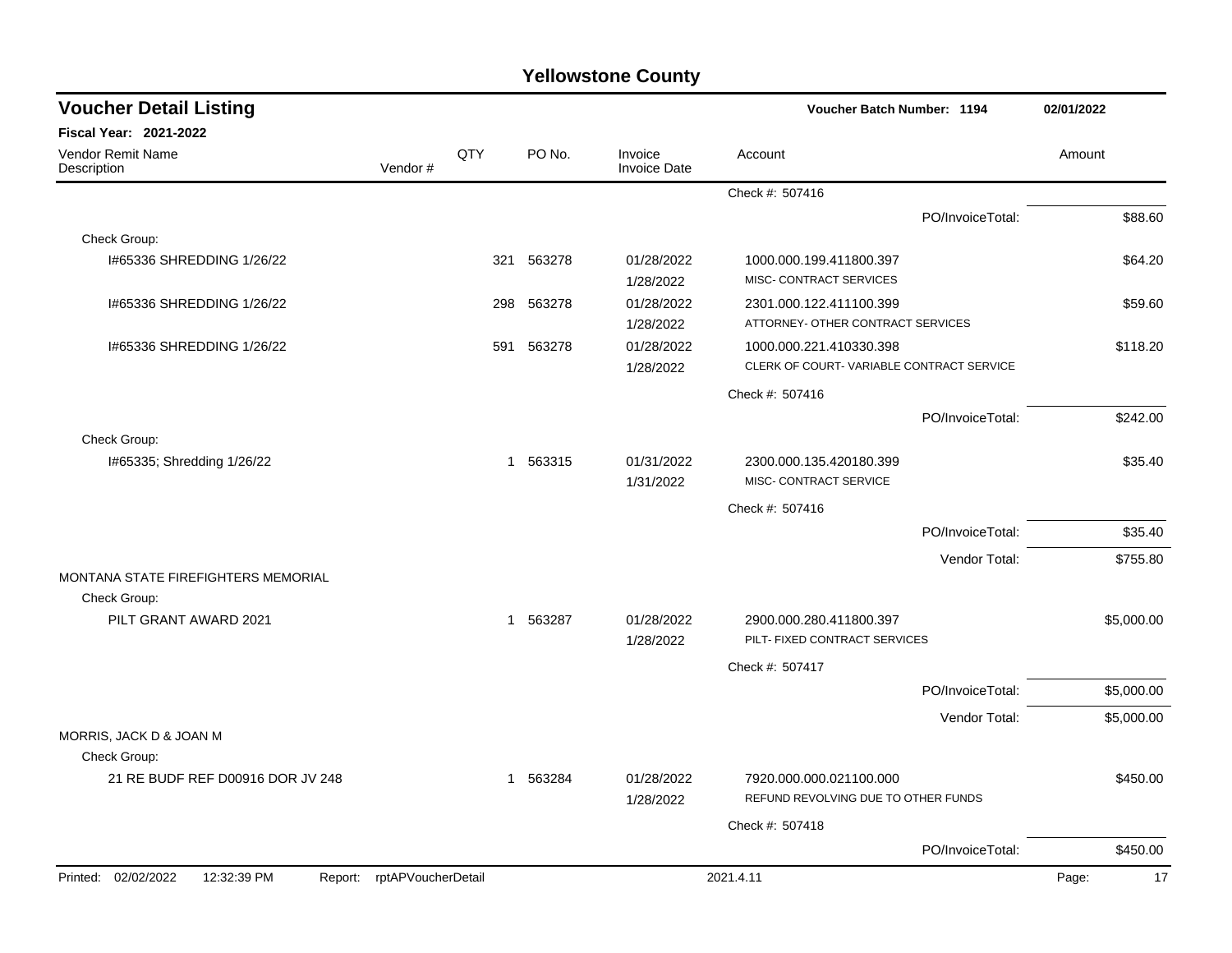| <b>Voucher Detail Listing</b>                                 |         |     |             |                         | Voucher Batch Number: 1194                              |                  | 02/01/2022  |
|---------------------------------------------------------------|---------|-----|-------------|-------------------------|---------------------------------------------------------|------------------|-------------|
| <b>Fiscal Year: 2021-2022</b>                                 |         |     |             |                         |                                                         |                  |             |
| Vendor Remit Name<br>Description                              | Vendor# | QTY | PO No.      | Invoice<br>Invoice Date | Account                                                 |                  | Amount      |
|                                                               |         |     |             |                         |                                                         | Vendor Total:    | \$450.00    |
| NORTHWESTERN ENERGY                                           | 045035  |     |             |                         |                                                         |                  |             |
| Check Group:                                                  |         |     |             |                         |                                                         |                  |             |
| A#0241256-7 3165 KING AVE E 1/1/22                            |         |     | 563275<br>1 | 01/28/2022<br>1/28/2022 | 2300.000.146.411200.341<br>FACILITIES JAIL- ELECTRICITY |                  | \$18,483.60 |
|                                                               |         |     |             |                         | Check #: 507419                                         |                  |             |
|                                                               |         |     |             |                         |                                                         | PO/InvoiceTotal: | \$18,483.60 |
| Check Group:                                                  |         |     |             |                         |                                                         |                  |             |
| A#0814719-1; Svc. evid. bldg. 1/14/22                         |         |     | 563301<br>1 | 01/31/2022<br>1/31/2022 | 2300.000.131.420140.341<br>DETECTIVES- ELECTRICITY      |                  | \$481.08    |
|                                                               |         |     |             |                         | Check #: 507419                                         |                  |             |
|                                                               |         |     |             |                         |                                                         | PO/InvoiceTotal: | \$481.08    |
| Check Group:                                                  |         |     |             |                         |                                                         |                  |             |
| A#0255043-2 410 S 26th St 01/17/22                            |         |     | 563302<br>1 | 1/31/2022<br>1/31/2022  | 2399.000.235.420250.341<br>YSC- ELECTRICITY             |                  | \$1,894.52  |
|                                                               |         |     |             |                         | Check #: 507419                                         |                  |             |
|                                                               |         |     |             |                         |                                                         | PO/InvoiceTotal: | \$1,894.52  |
|                                                               |         |     |             |                         |                                                         | Vendor Total:    | \$20,859.20 |
| PETRULLO, ALEXANDRA                                           |         |     |             |                         |                                                         |                  |             |
| Check Group:                                                  |         |     |             |                         |                                                         |                  |             |
| I#5687 Reimburse for MT Bar Dues (April 2022 - March<br>2023) |         |     | 1 563270    | 01/28/2022              | 2301.000.122.411100.330                                 |                  | \$226.60    |
|                                                               |         |     |             | 1/28/2022               | ATTORNEY- MEMBERSHIP & DUES                             |                  |             |
|                                                               |         |     |             |                         | Check #: 507420                                         |                  |             |
|                                                               |         |     |             |                         |                                                         | PO/InvoiceTotal: | \$226.60    |
|                                                               |         |     |             |                         |                                                         | Vendor Total:    | \$226.60    |
| PIERCE, ADRIENNE ANNE                                         |         |     |             |                         |                                                         |                  |             |

Check Group: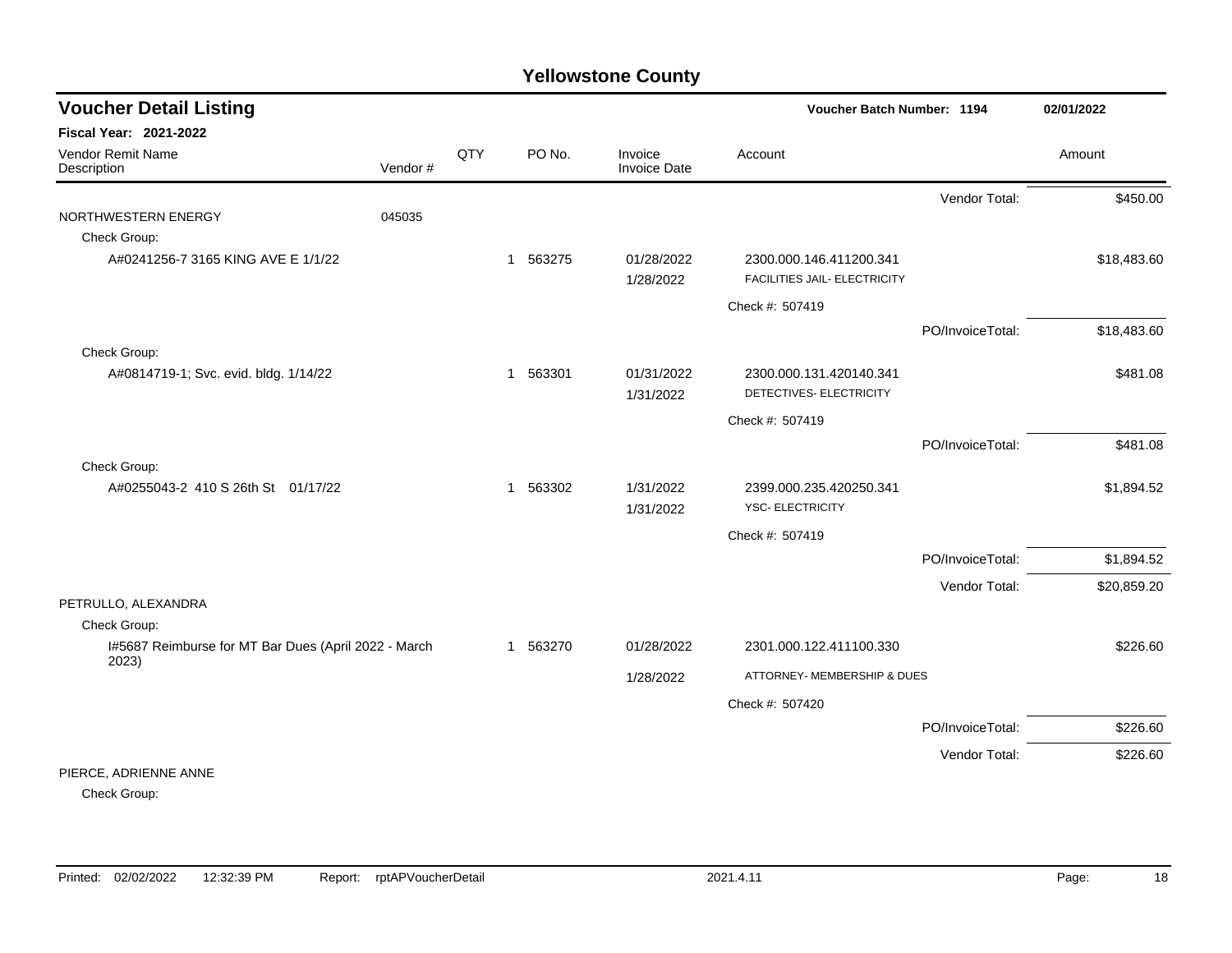| <b>Voucher Detail Listing</b>                                                                          |     |              |                                | Voucher Batch Number: 1194                              |                  | 02/01/2022 |
|--------------------------------------------------------------------------------------------------------|-----|--------------|--------------------------------|---------------------------------------------------------|------------------|------------|
| Fiscal Year: 2021-2022                                                                                 |     |              |                                |                                                         |                  |            |
| <b>Vendor Remit Name</b><br>Vendor#<br>Description                                                     | QTY | PO No.       | Invoice<br><b>Invoice Date</b> | Account                                                 |                  | Amount     |
| <b>Writ DR 18 271</b><br>#21003004 Pierce v. Johnston Ck. #105906 - Hi-Ball<br>Trucking Inc A101-98548 |     | 1 563264     | 01/28/2022                     | 7151.000.000.021250.000                                 |                  | \$539.09   |
|                                                                                                        |     |              | 1/28/2022                      | SHERIFF WRITS & NOTICES DUE TO OTHERS                   |                  |            |
|                                                                                                        |     |              |                                | Check #: 507421                                         |                  |            |
|                                                                                                        |     |              |                                |                                                         | PO/InvoiceTotal: | \$539.09   |
|                                                                                                        |     |              |                                |                                                         | Vendor Total:    | \$539.09   |
| PITMAN, DENIS                                                                                          |     |              |                                |                                                         |                  |            |
| Check Group:                                                                                           |     |              |                                |                                                         |                  |            |
| Commuting Dec 2021 Mileage                                                                             |     | 76.5 563263  | 01/28/2022<br>1/28/2022        | 1000.000.100.410100.371<br><b>BOCC- TRAVEL PITMAN</b>   |                  | \$42.84    |
| Business Dec 2021 Mileage                                                                              |     | 133.7 563263 | 01/28/2022                     | 1000.000.100.410100.371                                 |                  | \$74.87    |
|                                                                                                        |     |              | 1/28/2022                      | <b>BOCC- TRAVEL PITMAN</b>                              |                  |            |
|                                                                                                        |     |              |                                | Check #: 507422                                         |                  |            |
|                                                                                                        |     |              |                                |                                                         | PO/InvoiceTotal: | \$117.71   |
|                                                                                                        |     |              |                                |                                                         | Vendor Total:    | \$117.71   |
| <b>REDS FIXIT SHOP</b>                                                                                 |     |              |                                |                                                         |                  |            |
| Check Group:                                                                                           |     |              |                                |                                                         |                  |            |
| #4137/New Outback Rebel Guidance System for spray<br>truck $#135$                                      |     | 1 563250     | 1/27/22                        | 2840.000.403.431142.220                                 |                  | \$3,135.00 |
|                                                                                                        |     |              | 1/27/2022                      | MDA SPECIAL 2021 WE49                                   |                  |            |
|                                                                                                        |     |              |                                | Check #: 507423                                         |                  |            |
|                                                                                                        |     |              |                                |                                                         | PO/InvoiceTotal: | \$3,135.00 |
| Check Group:                                                                                           |     |              |                                |                                                         |                  |            |
| #4142 electrical repair gps system on spray truck #125                                                 |     | 1 563251     | 1/27/2022<br>1/27/2022         | 2140.000.403.431100.360<br>WEED- REPAIR & MAINT SERVICE |                  | \$200.00   |
|                                                                                                        |     |              |                                | Check #: 507423                                         |                  |            |
|                                                                                                        |     |              |                                |                                                         | PO/InvoiceTotal: | \$200.00   |
|                                                                                                        |     |              |                                |                                                         | Vendor Total:    | \$3,335.00 |
| ROCKY MOUNTAIN BANK<br>Check Group:                                                                    |     |              |                                |                                                         |                  |            |
|                                                                                                        |     |              |                                |                                                         |                  |            |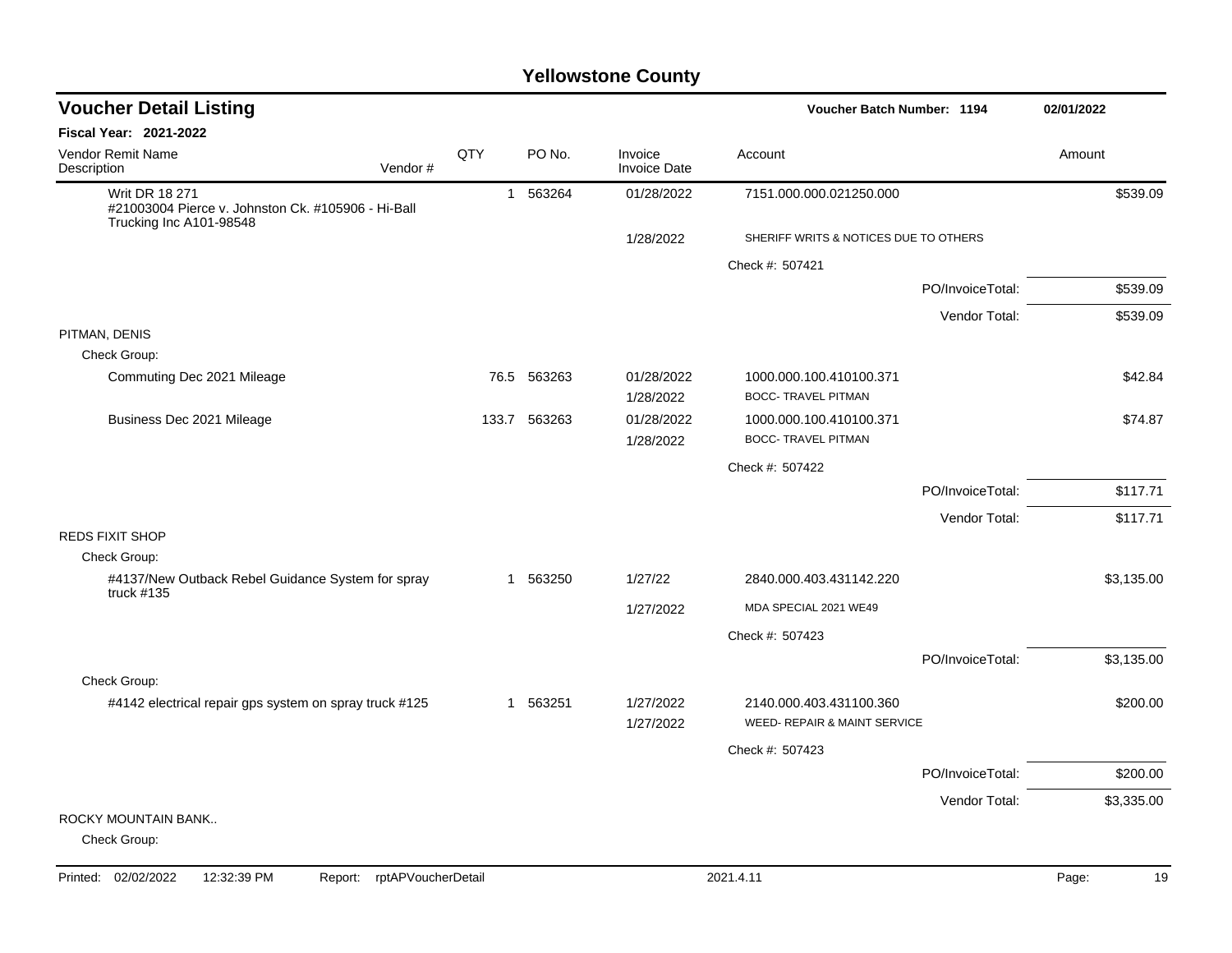|                                                  |                            |     |          | <b>Yellowstone County</b> |                                                                 |             |
|--------------------------------------------------|----------------------------|-----|----------|---------------------------|-----------------------------------------------------------------|-------------|
| <b>Voucher Detail Listing</b>                    |                            |     |          |                           | <b>Voucher Batch Number: 1194</b>                               | 02/01/2022  |
| Fiscal Year: 2021-2022                           |                            |     |          |                           |                                                                 |             |
| Vendor Remit Name<br>Description                 | Vendor#                    | QTY | PO No.   | Invoice<br>Invoice Date   | Account                                                         | Amount      |
| I#5139401135; Principal 02/2022                  |                            |     | 1 563276 | 01/28/2022<br>1/28/2022   | 7218.000.719.420400.610<br>BLUE CREEK FIRE SERV AREA- PRINCIPAL | \$2,978.68  |
| I#5139401135; Interest 02/2022                   |                            |     | 1 563276 | 01/28/2022<br>1/28/2022   | 7218.000.719.420400.620<br>BLUE CREEK FIRE SERV AREA- INTEREST  | \$209.32    |
|                                                  |                            |     |          |                           | Check #: 507424                                                 |             |
|                                                  |                            |     |          |                           | PO/InvoiceTotal:                                                | \$3,188.00  |
|                                                  |                            |     |          |                           | Vendor Total:                                                   | \$3,188.00  |
| RUNNION, RAYMOND E<br>Check Group:               |                            |     |          |                           |                                                                 |             |
| 21 RE BUFD REF A19368 DOR JV 234                 |                            |     | 1 563295 | 01/28/2022<br>1/28/2022   | 7920.000.000.021100.000<br>REFUND REVOLVING DUE TO OTHER FUNDS  | \$450.00    |
|                                                  |                            |     |          |                           | Check #: 507425                                                 |             |
|                                                  |                            |     |          |                           | PO/InvoiceTotal:                                                | \$450.00    |
|                                                  |                            |     |          |                           | Vendor Total:                                                   | \$450.00    |
| SCHULTZ, ROBERT E & PENNY W<br>Check Group:      |                            |     |          |                           |                                                                 |             |
| 21 RE BUFD REF C17423 DOR JV 246                 |                            |     | 1 563291 | 01/28/2022<br>1/28/2022   | 7920.000.000.021100.000<br>REFUND REVOLVING DUE TO OTHER FUNDS  | \$195.00    |
|                                                  |                            |     |          |                           | Check #: 507426                                                 |             |
|                                                  |                            |     |          |                           | PO/InvoiceTotal:                                                | \$195.00    |
|                                                  |                            |     |          |                           | Vendor Total:                                                   | \$195.00    |
| SNEDIGAR, DIANE J & WILLIAM JACK                 |                            |     |          |                           |                                                                 |             |
| Check Group:<br>21 RE BUDF REF C12502 DOR JV 243 |                            |     | 1 563288 | 01/28/2022                | 7920.000.000.021100.000                                         | \$600.00    |
|                                                  |                            |     |          | 1/28/2022                 | REFUND REVOLVING DUE TO OTHER FUNDS                             |             |
|                                                  |                            |     |          |                           | Check #: 507427                                                 |             |
|                                                  |                            |     |          |                           | PO/InvoiceTotal:                                                | \$600.00    |
|                                                  |                            |     |          |                           | Vendor Total:                                                   | \$600.00    |
| SPECTRUM.<br>Check Group:                        |                            |     |          |                           |                                                                 |             |
| Printed: 02/02/2022<br>12:32:39 PM               | Report: rptAPVoucherDetail |     |          |                           | 2021.4.11                                                       | 20<br>Page: |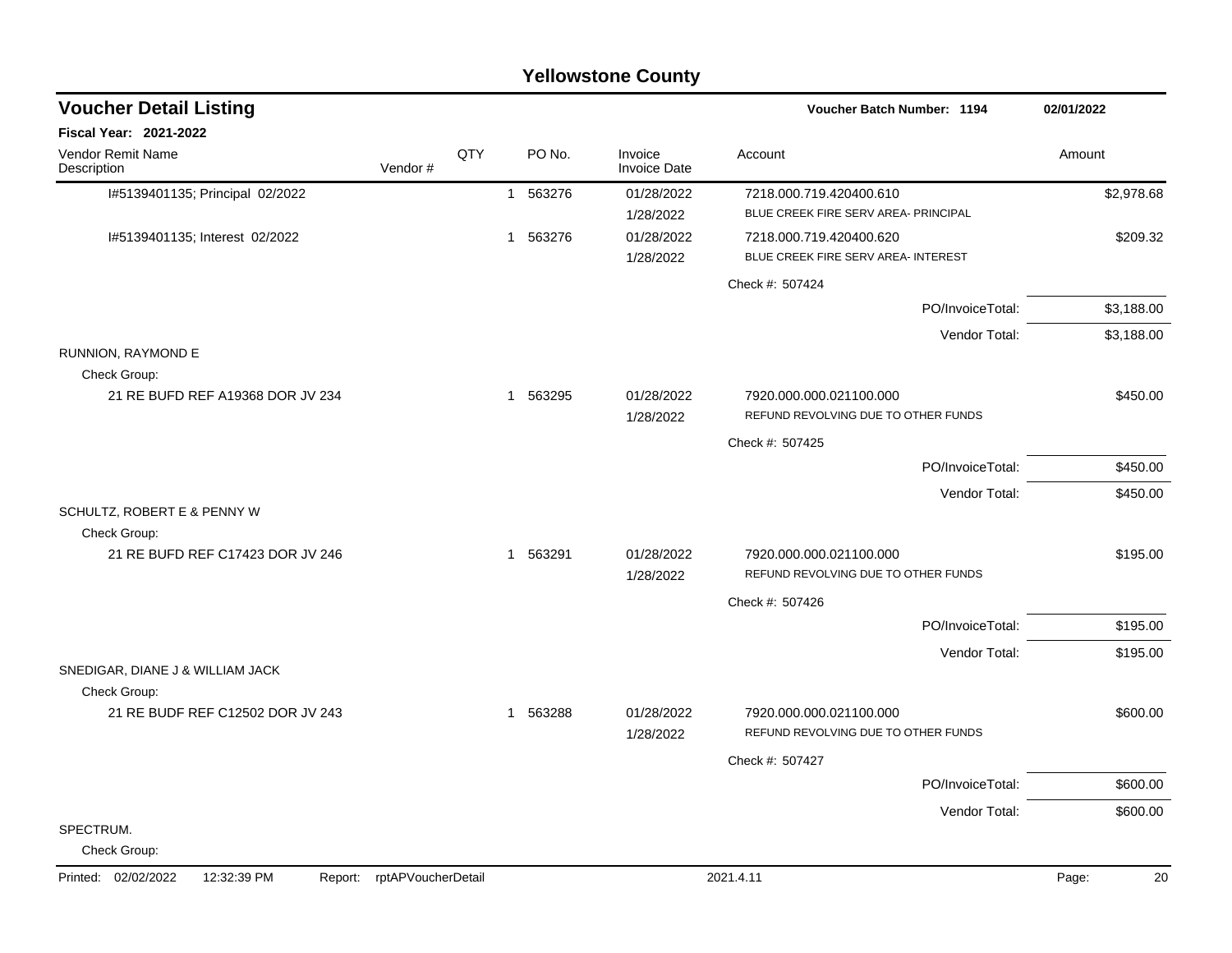| <b>Voucher Detail Listing</b>                |                               |     |             |                                | Voucher Batch Number: 1194                             | 02/01/2022  |
|----------------------------------------------|-------------------------------|-----|-------------|--------------------------------|--------------------------------------------------------|-------------|
| Fiscal Year: 2021-2022                       |                               |     |             |                                |                                                        |             |
| Vendor Remit Name<br>Description             | Vendor#                       | QTY | PO No.      | Invoice<br><b>Invoice Date</b> | Account                                                | Amount      |
| A#8313 20 001 0090588 Cable ACC 1/19/22      |                               |     | 1 563317    | 01/31/2022                     | 2399.000.235.420250.225                                | \$139.70    |
|                                              |                               |     |             | 1/31/2022                      | <b>YSC- RECREATION SUPPLIES</b>                        |             |
|                                              |                               |     |             |                                | Check #: 507428                                        |             |
|                                              |                               |     |             |                                | PO/InvoiceTotal:                                       | \$139.70    |
|                                              |                               |     |             |                                | Vendor Total:                                          | \$139.70    |
| STATE BAR OF MONTANA                         | 020117                        |     |             |                                |                                                        |             |
| Check Group:                                 |                               |     |             |                                |                                                        |             |
| 2022 Bar License, Tax, and Fees - L Watson   |                               |     | 1 563255    | 01/28/2022                     | 2301.000.122.411100.330                                | \$495.00    |
|                                              |                               |     |             | 1/28/2022                      | ATTORNEY- MEMBERSHIP & DUES                            |             |
| 2022 Bar License, Tax, and Fees - H Webster  |                               |     | 563255<br>1 | 01/28/2022                     | 2301.000.122.411100.330                                | \$495.00    |
|                                              |                               |     |             | 1/28/2022                      | ATTORNEY- MEMBERSHIP & DUES                            |             |
| 2022 Bar License, Tax, and Fees - S Pederson |                               |     | 563255<br>1 | 01/28/2022                     | 2301.000.122.411100.330                                | \$495.00    |
|                                              |                               |     |             | 1/28/2022                      | ATTORNEY- MEMBERSHIP & DUES                            |             |
| 2022 Bar License, Tax, and Fees - A Tiernan  |                               |     | 563255<br>1 | 01/28/2022                     | 2301.000.122.411100.330                                | \$495.00    |
|                                              |                               |     |             | 1/28/2022                      | ATTORNEY- MEMBERSHIP & DUES                            |             |
| 2022 Bar License, Tax, and Fees - M Williams |                               |     | 563255<br>1 | 01/28/2022                     | 2190.000.429.510333.330                                | \$495.00    |
|                                              |                               |     |             | 1/28/2022                      | INSUR ADMIN- MEMBERSHIP & DUES                         |             |
| 2022 Bar License, Tax, and Fees - M English  |                               |     | 563255<br>1 | 01/28/2022                     | 2190.000.429.510333.330                                | \$495.00    |
|                                              |                               |     |             | 1/28/2022                      | <b>INSUR ADMIN- MEMBERSHIP &amp; DUES</b>              |             |
| 2022 Bar License, Tax, and Fees - L Robison  |                               |     | 563255<br>1 | 01/28/2022                     | 2190.000.429.510333.330                                | \$495.00    |
|                                              |                               |     |             | 1/28/2022                      | INSUR ADMIN- MEMBERSHIP & DUES                         |             |
| 2022 Bar License, Tax, and Fees - J Lervick  |                               |     | 563255<br>1 | 01/28/2022                     | 2190.000.429.510333.330                                | \$495.00    |
|                                              |                               |     |             | 1/28/2022                      | INSUR ADMIN- MEMBERSHIP & DUES                         |             |
| 2022 Bar License, Tax, and Fees - E Zink     |                               |     | 563255<br>1 | 01/28/2022                     | 2301.000.122.411100.330                                | \$495.00    |
|                                              |                               |     |             | 1/28/2022                      | ATTORNEY- MEMBERSHIP & DUES                            |             |
| 2022 Bar License, Tax, and Fees - S Twito    |                               |     | 1 563255    | 01/28/2022                     | 2301.000.122.411100.330<br>ATTORNEY- MEMBERSHIP & DUES | \$495.00    |
|                                              |                               |     |             | 1/28/2022                      |                                                        |             |
| 2022 Bar License, Tax, and Fees - S Hyde     |                               |     | 563255<br>1 | 01/28/2022                     | 2301.000.122.411100.330                                | \$495.00    |
|                                              |                               |     |             | 1/28/2022                      | ATTORNEY- MEMBERSHIP & DUES                            |             |
| 2022 Bar License, Tax, and Fees - M Lix      |                               |     | 563255<br>1 | 01/28/2022<br>1/28/2022        | 2301.000.122.411100.330<br>ATTORNEY- MEMBERSHIP & DUES | \$495.00    |
|                                              |                               |     |             |                                |                                                        |             |
| Printed: 02/02/2022<br>12:32:39 PM           | rptAPVoucherDetail<br>Report: |     |             |                                | 2021.4.11                                              | 21<br>Page: |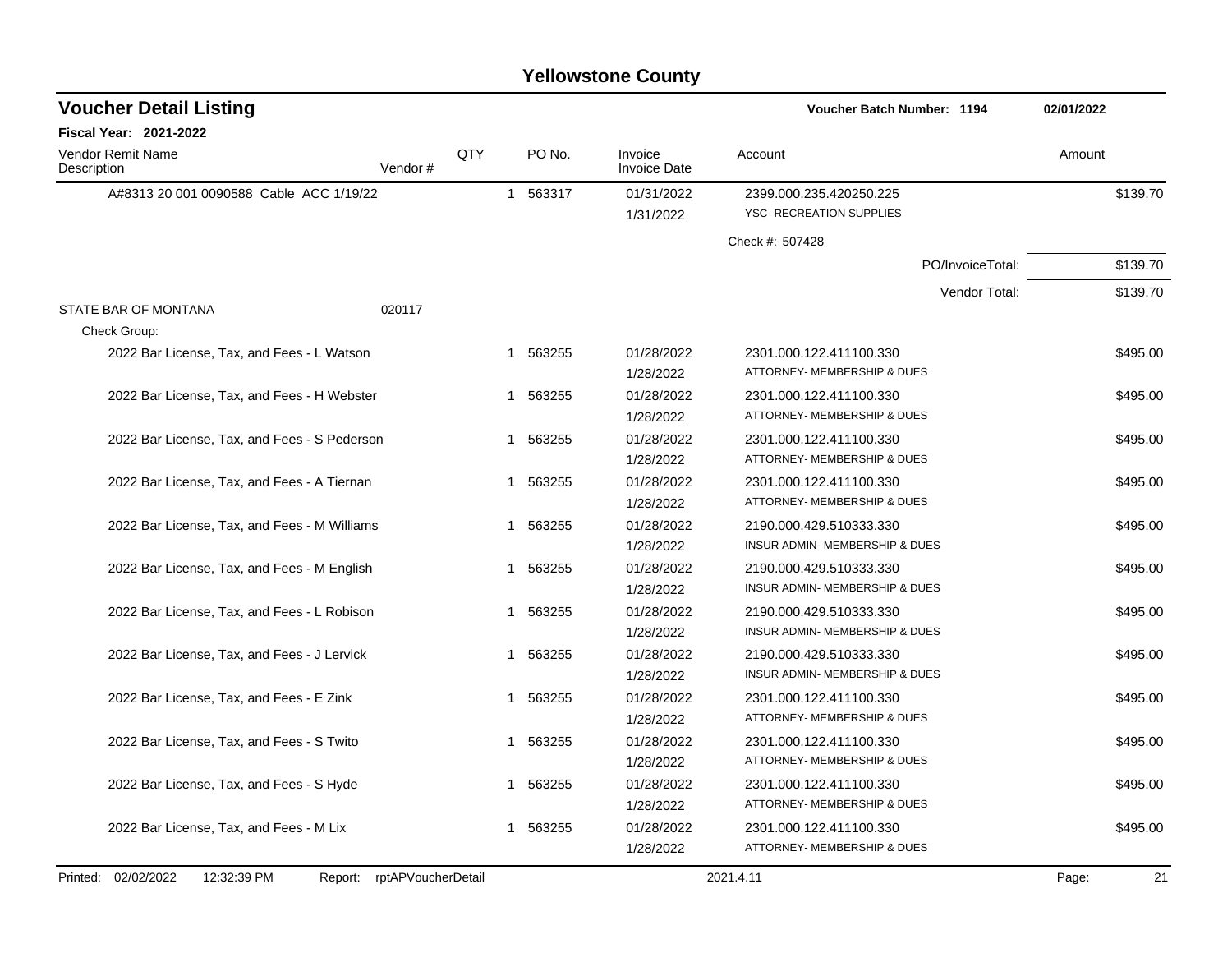| <b>Voucher Detail Listing</b>                  |         | Voucher Batch Number: 1194 | 02/01/2022  |                                |                                                                   |          |
|------------------------------------------------|---------|----------------------------|-------------|--------------------------------|-------------------------------------------------------------------|----------|
| Fiscal Year: 2021-2022                         |         |                            |             |                                |                                                                   |          |
| Vendor Remit Name<br>Description               | Vendor# | QTY                        | PO No.      | Invoice<br><b>Invoice Date</b> | Account                                                           | Amount   |
| 2022 Bar License, Tax, and Fees - S Currie     |         |                            | 1 563255    | 01/28/2022<br>1/28/2022        | 2301.000.122.411100.330<br>ATTORNEY- MEMBERSHIP & DUES            | \$495.00 |
| 2022 Bar License, Tax, and Fees - A Dean       |         |                            | 563255<br>1 | 01/28/2022<br>1/28/2022        | 2301.000.122.411100.330<br>ATTORNEY- MEMBERSHIP & DUES            | \$495.00 |
| 2022 Bar License, Tax, and Fees - J Yerger     |         |                            | 563255<br>1 | 01/28/2022<br>1/28/2022        | 2301.000.122.411100.330<br>ATTORNEY- MEMBERSHIP & DUES            | \$495.00 |
| 2022 Bar License, Tax, and Fees - M Gallagher  |         |                            | 563255<br>1 | 01/28/2022<br>1/28/2022        | 2301.000.122.411100.330<br>ATTORNEY- MEMBERSHIP & DUES            | \$495.00 |
| 2022 Bar License, Tax, and Fees - C Morris     |         |                            | 1 563255    | 01/28/2022<br>1/28/2022        | 2301.000.122.411100.330<br>ATTORNEY- MEMBERSHIP & DUES            | \$495.00 |
| 2022 Bar License, Tax, and Fees - V Callender  |         |                            | 563255<br>1 | 01/28/2022<br>1/28/2022        | 2301.000.122.411100.330<br>ATTORNEY- MEMBERSHIP & DUES            | \$495.00 |
| 2022 Bar License, Tax, and Fees - I Rosenquest |         |                            | 563255<br>1 | 01/28/2022<br>1/28/2022        | 2301.000.122.411100.330<br>ATTORNEY- MEMBERSHIP & DUES            | \$495.00 |
| 2022 Bar License, Tax, and Fees - J Ryan       |         |                            | 563255<br>1 | 01/28/2022<br>1/28/2022        | 2301.000.122.411100.330<br>ATTORNEY- MEMBERSHIP & DUES            | \$495.00 |
| 2022 Bar License, Tax, and Fees - H Metzger    |         |                            | 1 563255    | 01/28/2022<br>1/28/2022        | 2301.000.122.411100.330<br>ATTORNEY- MEMBERSHIP & DUES            | \$495.00 |
| 2022 Bar License, Tax, and Fees - H Chung      |         |                            | 563255<br>1 | 01/28/2022<br>1/28/2022        | 2301.000.122.411100.330<br>ATTORNEY- MEMBERSHIP & DUES            | \$495.00 |
| 2022 Bar License, Tax, and Fees - H Bishop     |         |                            | 1 563255    | 01/28/2022<br>1/28/2022        | 2301.000.122.411100.330<br>ATTORNEY- MEMBERSHIP & DUES            | \$495.00 |
| 2022 Bar License, Tax, and Fees - J Erickson   |         |                            | 563255<br>1 | 01/28/2022<br>1/28/2022        | 2301.000.122.411100.330<br>ATTORNEY- MEMBERSHIP & DUES            | \$495.00 |
| 2022 Bar License, Tax, and Fees - P Vestal     |         |                            | 563255<br>1 | 01/28/2022<br>1/28/2022        | 2916.000.279.420010.220<br>AT36 20-DG-BX-K003- OPERATING SUPPLIES | \$495.00 |
| 2022 Bar License, Tax, and Fees - B Langford   |         |                            | 563255<br>1 | 01/28/2022<br>1/28/2022        | 2301.000.122.411100.330<br>ATTORNEY- MEMBERSHIP & DUES            | \$495.00 |
| 2022 Bar License, Tax, and Fees - K Hendricks  |         |                            | 563255<br>1 | 01/28/2022<br>1/28/2022        | 2301.000.122.411100.330<br>ATTORNEY- MEMBERSHIP & DUES            | \$495.00 |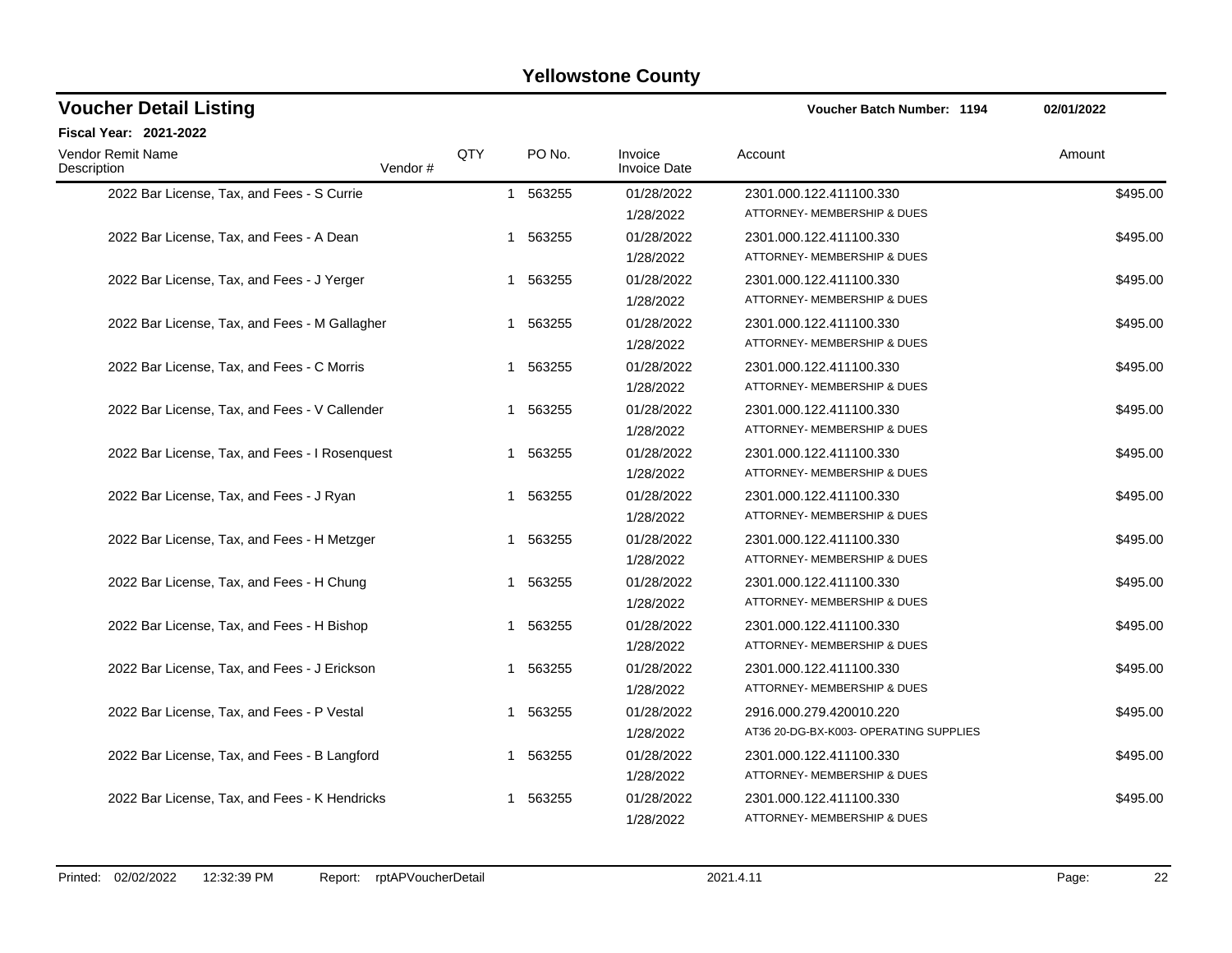|                                               |                    |              |          | <b>Yellowstone County</b>      |                                                                |             |
|-----------------------------------------------|--------------------|--------------|----------|--------------------------------|----------------------------------------------------------------|-------------|
| <b>Voucher Detail Listing</b>                 |                    |              |          |                                | <b>Voucher Batch Number: 1194</b>                              | 02/01/2022  |
| Fiscal Year: 2021-2022                        |                    |              |          |                                |                                                                |             |
| Vendor Remit Name<br>Vendor#<br>Description   |                    | QTY          | PO No.   | Invoice<br><b>Invoice Date</b> | Account                                                        | Amount      |
| 2022 Bar License, Tax, and Fees - S Prudhomme |                    | $\mathbf{1}$ | 563255   | 01/28/2022<br>1/28/2022        | 2301.000.122.411100.330<br>ATTORNEY- MEMBERSHIP & DUES         | \$495.00    |
|                                               |                    |              |          |                                | Check #: 507429                                                |             |
|                                               |                    |              |          |                                | PO/InvoiceTotal:                                               | \$13,860.00 |
|                                               |                    |              |          |                                | Vendor Total:                                                  | \$13,860.00 |
| TEL NET SYSTEMS INC                           |                    |              |          |                                |                                                                |             |
| Check Group:                                  |                    |              |          |                                |                                                                |             |
| I#104717 COVID REMOTE LEARNING WIFI, CABLING  |                    |              | 1 563181 | 1/27/22<br>1/27/2022           | 2260.000.199.440150.940<br>COVID19- CAPITAL OUTLAY-EQUIP       | \$10,876.00 |
| I#104945 COVID REMOTE LEARNING WIFI, CABLING  |                    | -1           | 563181   | 1/27/22<br>1/27/2022           | 2399.000.235.420250.360<br>YSC- REPAIRS & MAINT SERVICE        | \$254.40    |
| 1#105181 COVID REMOTE LEARNING WIFI, CABLING  |                    |              | 1 563181 | 1/27/22<br>1/27/2022           | 2260.000.199.440150.940<br>COVID19- CAPITAL OUTLAY-EQUIP       | \$1,225.33  |
|                                               |                    |              |          |                                | Check #: 507430                                                |             |
|                                               |                    |              |          |                                | PO/InvoiceTotal:                                               | \$12,355.73 |
|                                               |                    |              |          |                                | Vendor Total:                                                  | \$12,355.73 |
| THE SAWDUST TRUST                             |                    |              |          |                                |                                                                |             |
| Check Group:                                  |                    |              |          |                                |                                                                |             |
| 21 RE BUFD REF C06775 DOR JV 238              |                    |              | 1 563298 | 01/28/2022                     | 7920.000.000.021100.000<br>REFUND REVOLVING DUE TO OTHER FUNDS | \$600.00    |
|                                               |                    |              |          | 1/28/2022                      | Check #: 507431                                                |             |
|                                               |                    |              |          |                                | PO/InvoiceTotal:                                               | \$600.00    |
|                                               |                    |              |          |                                |                                                                |             |
| TYLER-MCSHERRY, DARLA                         |                    |              |          |                                | Vendor Total:                                                  | \$600.00    |
| Check Group:                                  |                    |              |          |                                |                                                                |             |
| JANUARY 2022 ADMIN                            |                    |              | 1 563311 | 01/31/2022<br>1/31/2022        | 2950.000.470.420190.397<br>DUI- FIXED CONTRACT SERVICES        | \$2,000.00  |
|                                               |                    |              |          |                                | Check #: 507432                                                |             |
|                                               |                    |              |          |                                | PO/InvoiceTotal:                                               | \$2,000.00  |
|                                               |                    |              |          |                                | Vendor Total:                                                  | \$2,000.00  |
| Printed: 02/02/2022<br>12:32:39 PM<br>Report: | rptAPVoucherDetail |              |          |                                | 2021.4.11                                                      | 23<br>Page: |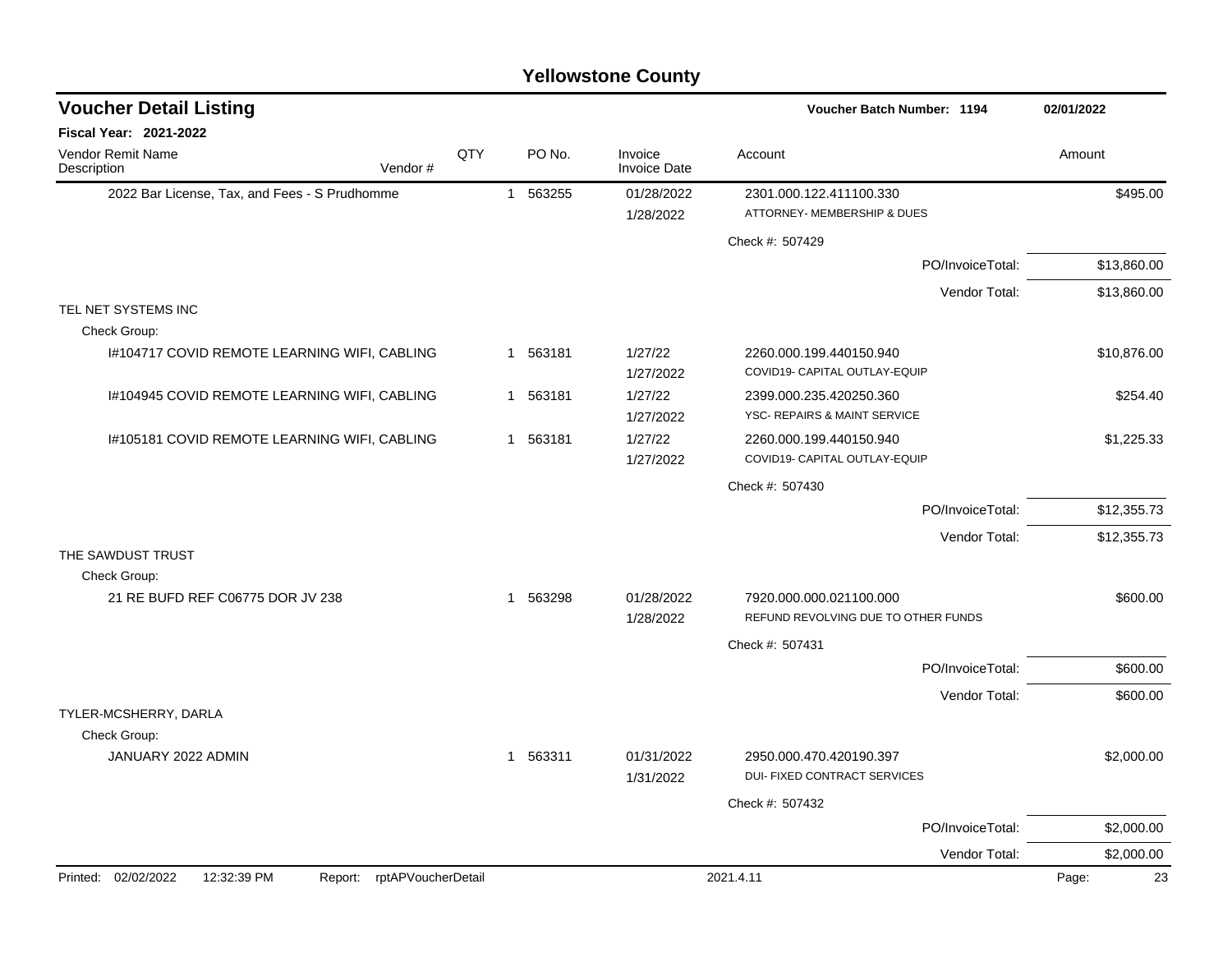| <b>Yellowstone County</b> |  |
|---------------------------|--|
|---------------------------|--|

| <b>Voucher Detail Listing</b>                                    |         |             |          |                                | Voucher Batch Number: 1194                          |                  | 02/01/2022  |
|------------------------------------------------------------------|---------|-------------|----------|--------------------------------|-----------------------------------------------------|------------------|-------------|
| <b>Fiscal Year: 2021-2022</b>                                    |         |             |          |                                |                                                     |                  |             |
| <b>Vendor Remit Name</b><br>Description                          | Vendor# | QTY         | PO No.   | Invoice<br><b>Invoice Date</b> | Account                                             |                  | Amount      |
| US FOODS INC                                                     | 002926  |             |          |                                |                                                     |                  |             |
| Check Group:                                                     |         |             |          |                                |                                                     |                  |             |
| #4329011 A#94194115 / Food                                       |         |             | 1 563253 | 01/28/2022<br>1/28/2022        | 2399.000.235.420250.223<br>YSC-FOOD                 |                  | \$107.91    |
| I# 4188887 A# 94194115 / Food                                    |         |             | 1 563253 | 01/28/2022<br>1/28/2022        | 2399.000.235.420250.223<br>YSC-FOOD                 |                  | \$38.23     |
| # 3931232 A# 94194115 / Forks                                    |         |             | 1 563253 | 01/28/2022<br>1/28/2022        | 2399.000.235.420250.221<br>YSC- FOOD SUPPLIES       |                  | \$35.13     |
| I# 4521528 A# 94194115 / Napkins, Spoons                         |         |             | 1 563253 | 01/28/2022<br>1/28/2022        | 2399.000.235.420250.221<br>YSC- FOOD SUPPLIES       |                  | \$64.95     |
| #4521528 A#94194115 / Liners, Bleach                             |         | $\mathbf 1$ | 563253   | 01/28/2022<br>1/28/2022        | 2399.000.235.420250.224<br>YSC- JANITORIAL SUPPLIES |                  | \$68.23     |
| I# 4521528 A# 94194115 / Food                                    |         |             | 1 563253 | 01/28/2022<br>1/28/2022        | 2399.000.235.420250.223<br>YSC-FOOD                 |                  | \$1,228.86  |
|                                                                  |         |             |          |                                | Check #: 507433                                     |                  |             |
|                                                                  |         |             |          |                                |                                                     | PO/InvoiceTotal: | \$1,543.31  |
|                                                                  |         |             |          |                                |                                                     | Vendor Total:    | \$1,543.31  |
| <b>VICTORY SUPPLY INC</b>                                        |         |             |          |                                |                                                     |                  |             |
| Check Group:                                                     |         |             |          |                                |                                                     |                  |             |
| I#0059712 DISPOS MASKS                                           |         |             | 1 563325 | 01/31/2022                     | 2300.000.136.420200.220                             |                  | \$1,500.00  |
|                                                                  |         |             |          | 1/31/2022                      | DETENTION- OPERATING SUPPLIES                       |                  |             |
|                                                                  |         |             |          |                                | Check #: 507434                                     |                  |             |
|                                                                  |         |             |          |                                |                                                     | PO/InvoiceTotal: | \$1,500.00  |
|                                                                  |         |             |          |                                |                                                     | Vendor Total:    | \$1,500.00  |
| <b>WEST PROPERTIES</b>                                           |         |             |          |                                |                                                     |                  |             |
| Check Group:<br>Extension Office Rent FEB 2022                   |         |             |          | 01/28/2022                     | 2290.000.410.450400.530                             |                  |             |
|                                                                  |         |             | 1 563279 | 1/28/2022                      | <b>EXTENSION - RENT/LEASE</b>                       |                  | \$2,400.00  |
|                                                                  |         |             |          |                                | Check #: 507435                                     |                  |             |
|                                                                  |         |             |          |                                |                                                     | PO/InvoiceTotal: | \$2,400.00  |
| Printed: 02/02/2022<br>12:32:39 PM<br>Report: rptAPVoucherDetail |         |             |          |                                | 2021.4.11                                           |                  | Page:<br>24 |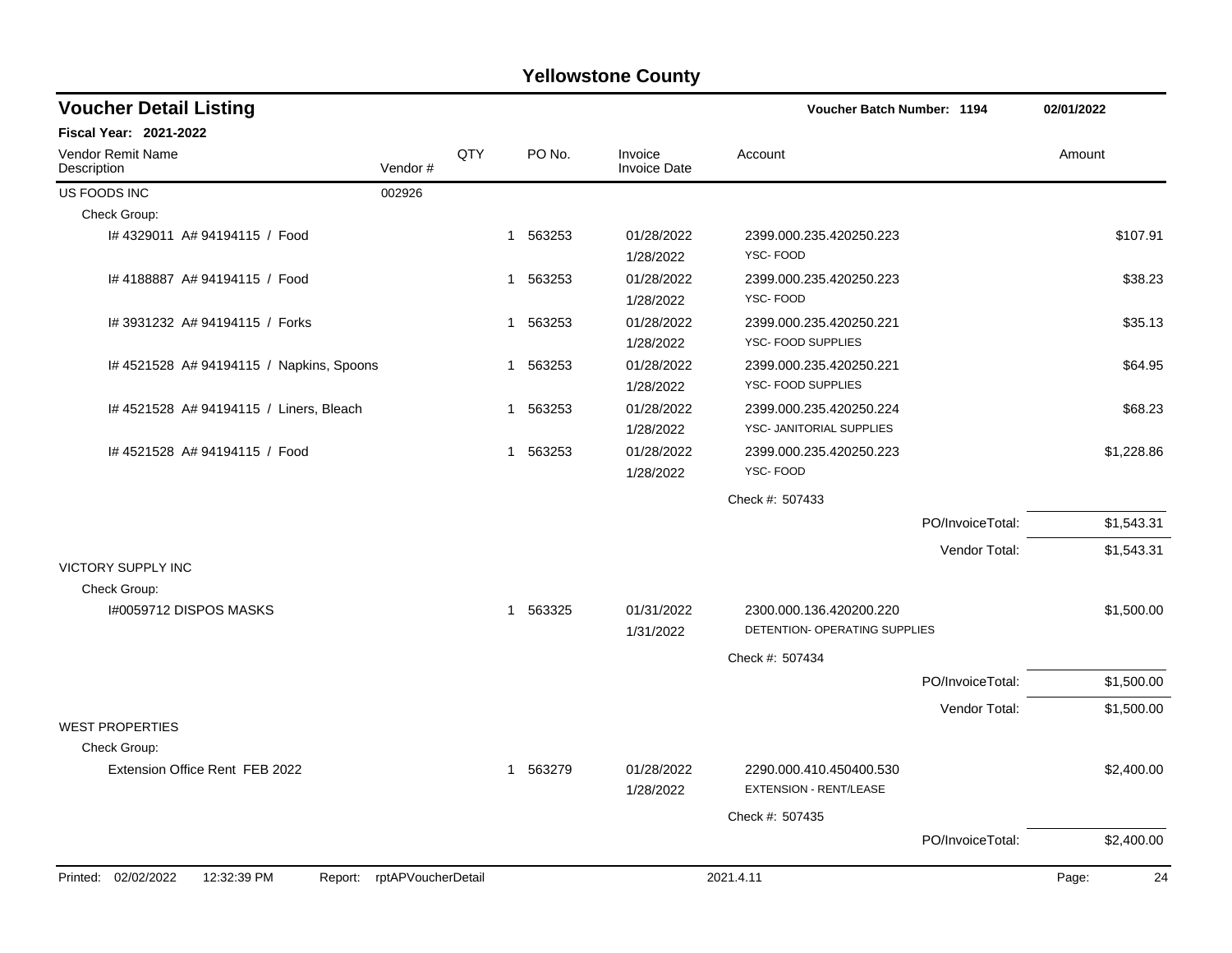| <b>Voucher Detail Listing</b>                                                                         |     |          |                                | Voucher Batch Number: 1194            | 02/01/2022  |
|-------------------------------------------------------------------------------------------------------|-----|----------|--------------------------------|---------------------------------------|-------------|
| <b>Fiscal Year: 2021-2022</b>                                                                         |     |          |                                |                                       |             |
| Vendor Remit Name<br>Description<br>Vendor#                                                           | QTY | PO No.   | Invoice<br><b>Invoice Date</b> | Account                               | Amount      |
|                                                                                                       |     |          |                                | Vendor Total:                         | \$2,400.00  |
| <b>WILKERSON &amp; WILKERSON</b>                                                                      |     |          |                                |                                       |             |
| Check Group:                                                                                          |     |          |                                |                                       |             |
| Writ DV 21 0046<br>#21003271 RMRS v. Goff Ck. #12693 - Duke's Concrete<br>Construction LLC A101-98547 |     | 1 563265 | 01/28/2022                     | 7151.000.000.021250.000               | \$321.94    |
|                                                                                                       |     |          | 1/28/2022                      | SHERIFF WRITS & NOTICES DUE TO OTHERS |             |
|                                                                                                       |     |          |                                | Check #: 507436                       |             |
|                                                                                                       |     |          |                                | PO/InvoiceTotal:                      | \$321.94    |
|                                                                                                       |     |          |                                | Vendor Total:                         | \$321.94    |
| <b>WILKS, CURTIS H</b><br>045910<br>Check Group:                                                      |     |          |                                |                                       |             |
| 21 RE BUFD REF A19355I DOR JV 233                                                                     |     | 1 563282 | 01/28/2022                     | 7920.000.000.021100.000               | \$100.00    |
|                                                                                                       |     |          | 1/28/2022                      | REFUND REVOLVING DUE TO OTHER FUNDS   |             |
|                                                                                                       |     |          |                                | Check #: 507437                       |             |
|                                                                                                       |     |          |                                | PO/InvoiceTotal:                      | \$100.00    |
|                                                                                                       |     |          |                                | Vendor Total:                         | \$100.00    |
| YELLOWSTONE CO TREASURER<br>011131                                                                    |     |          |                                |                                       |             |
| Check Group:                                                                                          |     |          |                                |                                       |             |
| A00264 2021 2ND HALF                                                                                  |     | 1 562995 | 01/14/2022                     | 1000.000.199.411860.540               | \$26,875.03 |
|                                                                                                       |     |          | 1/14/2022                      | MISC- SPECIAL ASSESSMENTS             |             |
|                                                                                                       |     |          |                                | Check #: 507438                       |             |
|                                                                                                       |     |          |                                | PO/InvoiceTotal:                      | \$26,875.03 |
|                                                                                                       |     |          |                                | Vendor Total:                         | \$26,875.03 |
| YELLOWSTONE COUNTY - CIT                                                                              |     |          |                                |                                       |             |
| Check Group:                                                                                          |     |          |                                |                                       |             |
| I#2022WINTER REG CIT ACADEMY BILLINGS,<br>1/31-2/4/22 B.H.                                            |     | 1 563323 | 01/31/2022                     | 2300.000.136.420200.380               | \$125.00    |
|                                                                                                       |     |          | 1/31/2022                      | DETENTION-TRAINING                    |             |
| I#2022WINTER REG CIT ACADEMY BILLINGS,<br>1/31-2/4/22 T.T.                                            |     | 1 563323 | 01/31/2022                     | 2300.000.136.420200.380               | \$125.00    |
|                                                                                                       |     |          | 1/31/2022                      | DETENTION- TRAINING                   |             |
| Printed: 02/02/2022<br>12:32:39 PM<br>Report: rptAPVoucherDetail                                      |     |          |                                | 2021.4.11                             | 25<br>Page: |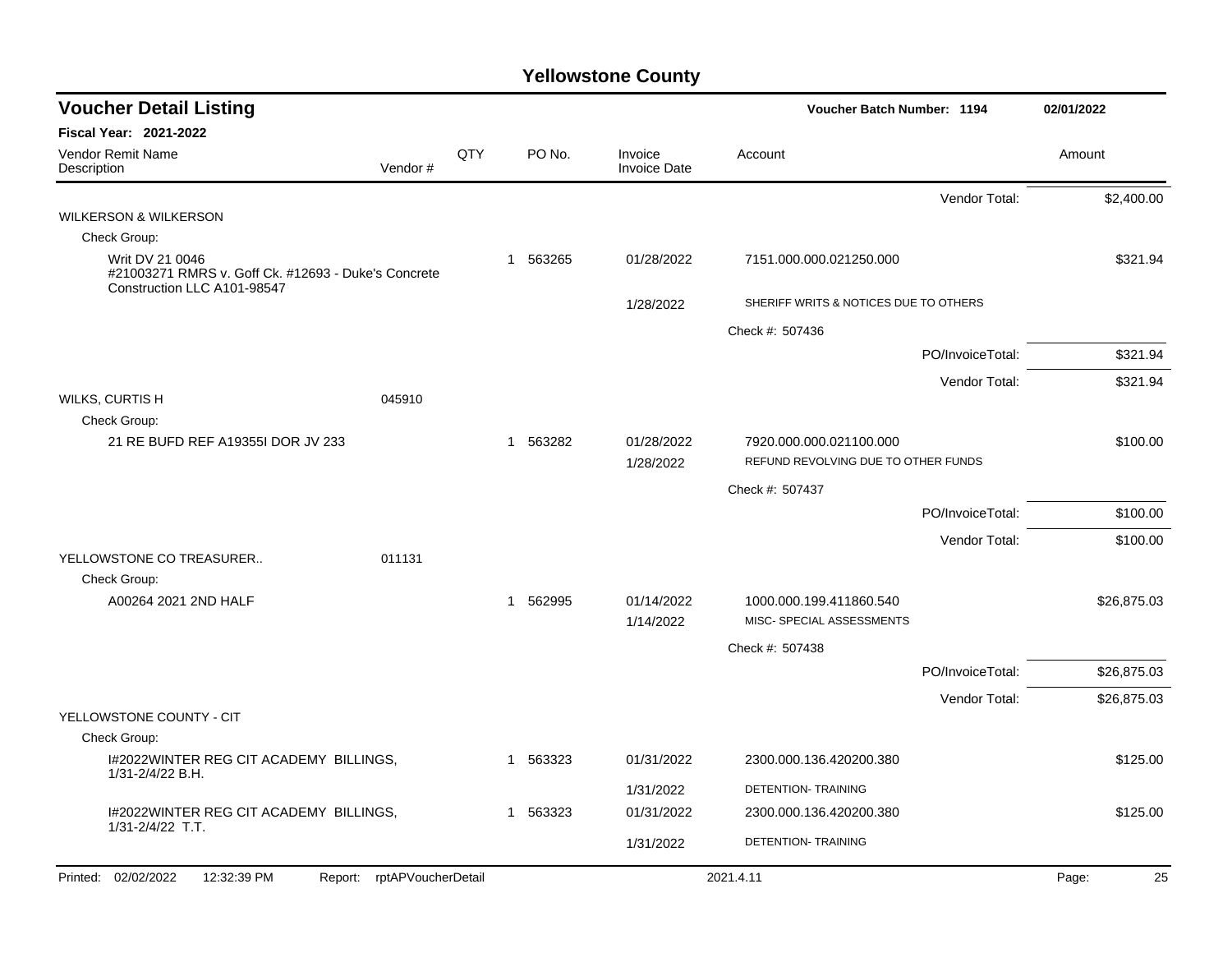| <b>Voucher Detail Listing</b>                |         |              |          |                                | Voucher Batch Number: 1194                                 | 02/01/2022 |
|----------------------------------------------|---------|--------------|----------|--------------------------------|------------------------------------------------------------|------------|
| <b>Fiscal Year: 2021-2022</b>                |         |              |          |                                |                                                            |            |
| Vendor Remit Name<br>Description             | Vendor# | QTY          | PO No.   | Invoice<br><b>Invoice Date</b> | Account                                                    | Amount     |
|                                              |         |              |          |                                | Check #: 507439                                            |            |
|                                              |         |              |          |                                | PO/InvoiceTotal:                                           | \$250.00   |
|                                              |         |              |          |                                | Vendor Total:                                              | \$250.00   |
| YELLOWSTONE VALLEY ELECTRIC                  | 006770  |              |          |                                |                                                            |            |
| Check Group:                                 |         |              |          |                                |                                                            |            |
| A#17389003 GRANITE PK 1/15/22                |         |              | 1 563274 | 01/28/2022<br>1/28/2022        | 2691.000.000.460430.362<br>RSID 771M PARK MAINT & REPAIRS  | \$19.22    |
| A#28247000 PHEASANT BROOK 1/15/22            |         |              | 1 563274 | 01/28/2022                     | 2623.000.000.460430.362                                    | \$19.00    |
|                                              |         |              |          | 1/28/2022                      | RSID 701M PARKS MAINT & REPAIRS                            |            |
|                                              |         |              |          |                                | Check #: 507440                                            |            |
|                                              |         |              |          |                                | PO/InvoiceTotal:                                           | \$38.22    |
|                                              |         |              |          |                                | Vendor Total:                                              | \$38.22    |
| YOUTH SERVICE PETTY CASH                     | 000985  |              |          |                                |                                                            |            |
| Check Group:                                 |         |              |          |                                |                                                            |            |
| I# 2892-22 / Youth Meals                     |         | $\mathbf{1}$ | 563254   | 01/28/2022                     | 2399.000.235.420250.223                                    | \$49.48    |
|                                              |         |              |          | 1/28/2022                      | YSC-FOOD                                                   |            |
| # 2893-22 / Allowances 01/07/22 - 01/13/22   |         |              | 1 563254 | 01/28/2022                     | 2399.000.235.420250.384                                    | \$19.40    |
|                                              |         |              |          | 1/28/2022                      | YSC- YOUTH SERVICES ALLOWANCE                              |            |
| I# 2894-22 / Background check for Kale Joyce |         | $\mathbf{1}$ | 563254   | 01/28/2022                     | 2399.000.235.420250.220                                    | \$30.75    |
|                                              |         |              |          | 1/28/2022                      | YSC- OPERATING SUPPLIES                                    |            |
| # 2895-22 / Recreation                       |         |              | 1 563254 | 01/28/2022                     | 2399.000.235.420250.225                                    | \$18.30    |
|                                              |         |              |          | 1/28/2022                      | YSC- RECREATION SUPPLIES                                   |            |
| # 2896-22 / Allowance 01/14/22 - 01/20/22    |         | 1            | 563254   | 01/28/2022                     | 2399.000.235.420250.384                                    | \$24.80    |
|                                              |         |              |          | 1/28/2022                      | YSC- YOUTH SERVICES ALLOWANCE                              |            |
| I# 2897-22 / Recreation                      |         |              | 1 563254 | 01/28/2022<br>1/28/2022        | 2399.000.235.420250.225<br><b>YSC- RECREATION SUPPLIES</b> | \$21.39    |
|                                              |         |              |          |                                |                                                            |            |
|                                              |         |              |          |                                | Check #: 507441                                            |            |
|                                              |         |              |          |                                | PO/InvoiceTotal:                                           | \$164.12   |
|                                              |         |              |          |                                | Vendor Total:                                              | \$164.12   |